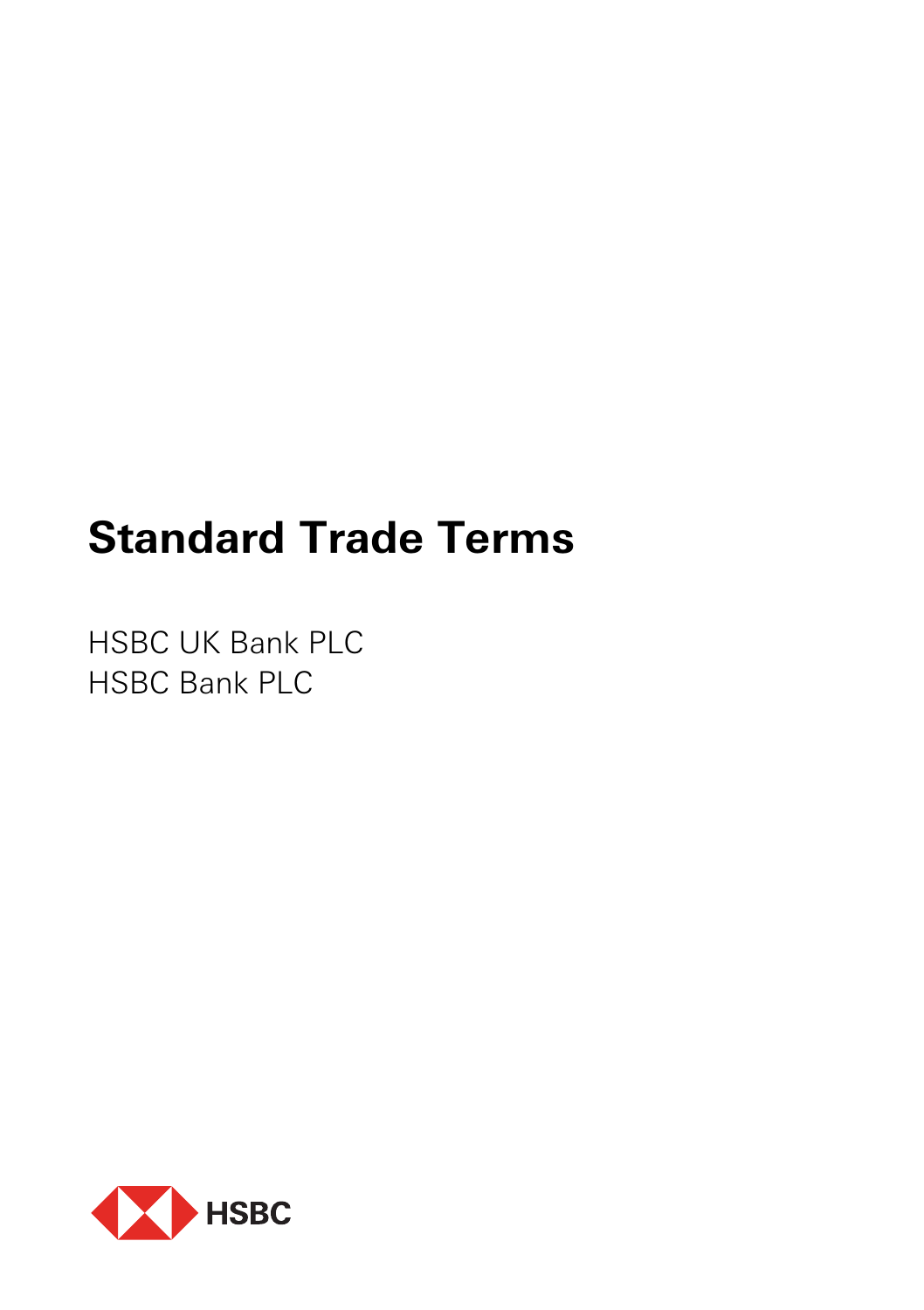# **CONTENTS**

| 1.                                                             | APPLICATION                                                  | 3              |
|----------------------------------------------------------------|--------------------------------------------------------------|----------------|
| <b>SECTION 1 - TRADE SERVICES</b><br>4                         |                                                              |                |
| 2.                                                             | <b>ICC RULES</b>                                             | 4              |
| 3.                                                             | DOCUMENTARY CREDITS                                          | 4              |
| 4.                                                             | <b>INSTRUMENTS</b>                                           | $\overline{7}$ |
| 5.                                                             | COLLECTIONS                                                  | 9              |
| 6.                                                             | <b>FINANCE</b>                                               | 10             |
| 7.                                                             | <b>TRADE FINANCE LOANS</b>                                   | 11             |
| 8.                                                             | APPLICATIONS FOR RELEASE OF GOODS, SHIPPING GUARANTEES       |                |
|                                                                | AND LETTERS OF INDEMNITY                                     | 13             |
|                                                                | <b>SECTION 2 - REIMBURSEMENT, INDEMNITY AND OTHER RIGHTS</b> | 14             |
| 9.                                                             | REIMBURSEMENT AND INDEMNITY                                  | 14             |
|                                                                | 10. CASH COLLATERAL                                          | 15             |
|                                                                | 11. PLEDGE                                                   | 15             |
|                                                                | 12. TRUST RECEIPTS                                           | 16             |
|                                                                | 13. SET-OFF                                                  | 17             |
|                                                                | 14. SUPPLEMENTARY RIGHTS                                     | 17             |
| <b>SECTION 3 - FEES AND PAYMENTS</b>                           |                                                              | 17             |
|                                                                | 15. FEES, COMMISSION, INTEREST AND CHARGES                   | 17             |
| 16.                                                            | PAYMENTS                                                     | 18             |
| <b>SECTION 4 - REPRESENTATIONS, UNDERTAKINGS AND SANCTIONS</b> |                                                              | 20             |
|                                                                | 17. REPRESENTATIONS AND WARRANTIES                           | 20             |
|                                                                | 18. UNDERTAKINGS                                             | 21             |
|                                                                | 19. COMPLIANCE WITH LAWS AND SANCTIONS                       | 23             |
| <b>SECTION 5 - INSTRUCTIONS AND ELECTRONIC PLATFORMS</b><br>25 |                                                              |                |
| 20.                                                            | <b>INSTRUCTIONS</b>                                          | 25             |
| 21.                                                            | PLATFORMS                                                    | 26             |
| <b>SECTION 6 - OTHER</b>                                       |                                                              | 27             |
| 22.                                                            | <b>LIMITATION ON LIABILITY</b>                               | 27             |
|                                                                | 23. DISCLOSURE, CONFIDENTIALITY AND PRIVACY                  | 29             |
| 24.                                                            | MISCELLANEOUS                                                | 31             |
| 25.                                                            | <b>GOVERNING LAW AND JURISDICTION</b>                        | 32             |
| <b>SECTION 7 - DEFINITIONS AND INTERPRETATION</b>              |                                                              | 32             |
| 26.                                                            | DEFINITIONS AND INTERPRETATION                               | 32             |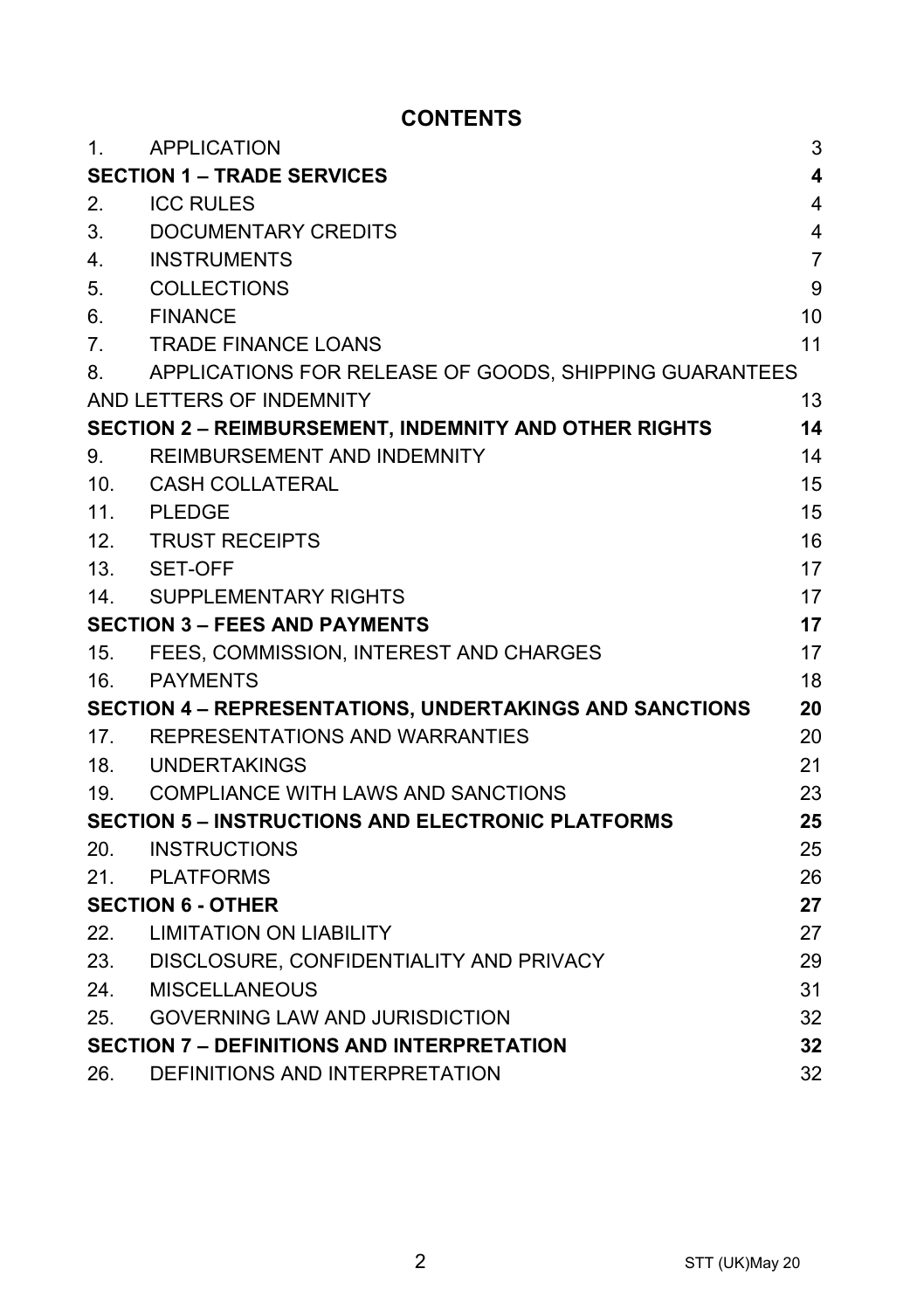# **STANDARD TRADE TERMS (THESE TERMS)**

#### **1. APPLICATION**

1.1 These Terms shall apply to any Trade Service which HSBC may agree to make available or procure at the request of the Customer and shall include any relevant Country Conditions.

1.2 These Terms shall, where applicable, be subject to other terms and conditions in relation to services provided by HSBC to the Customer (including any banking service or account operating agreement) from time to time. In relation to any Trade Service, where any conflict arises between these Terms and any other applicable terms and conditions, the terms and conditions shall apply in the following order of priority:

- (a) the Application;
- (b) the Facility Agreement (if any) and/or any applicable Security Agreement;
- (c) the Country Conditions (if any);
- (d) these Terms; and
- (e) such other terms.

1.3 HSBC does not offer any advice to the Customer in relation to any Trade Service. Whilst HSBC may provide information or express opinions from time to time, such information or opinions are not offered as advice. Before applying for, or accepting, any Trade Service, the Customer shall make such enquiries and assessments as the Customer considers appropriate and the Customer should place no reliance on HSBC to give advice or make recommendations. If the Customer is in doubt of any Trade Service, the Customer should seek independent professional advice.

1.4 Each Trade Service is separate and independent from the Trade Transaction to which such Trade Service relates and HSBC is in no way concerned with, subject to, or bound by, the terms of such Trade Transaction, even if a reference is included in any document relating to that Trade Service.

1.5 HSBC may name, instruct or procure any correspondent bank (including any HSBC Group member) to be the issuing, advising, nominated or confirming bank in respect of any Trade Service (and may restrict such correspondent bank to an HSBC Group member or a correspondent bank acceptable to HSBC) and is authorised to issue a counter-guarantee or counter-SBLC in such form and content as determined by HSBC in favour of the correspondent bank. HSBC may pay to, or receive from any correspondent bank, charges, commissions, fees or other payments.

1.6 Nothing in these Terms shall oblige HSBC to enter into or provide any Trade Service at any time.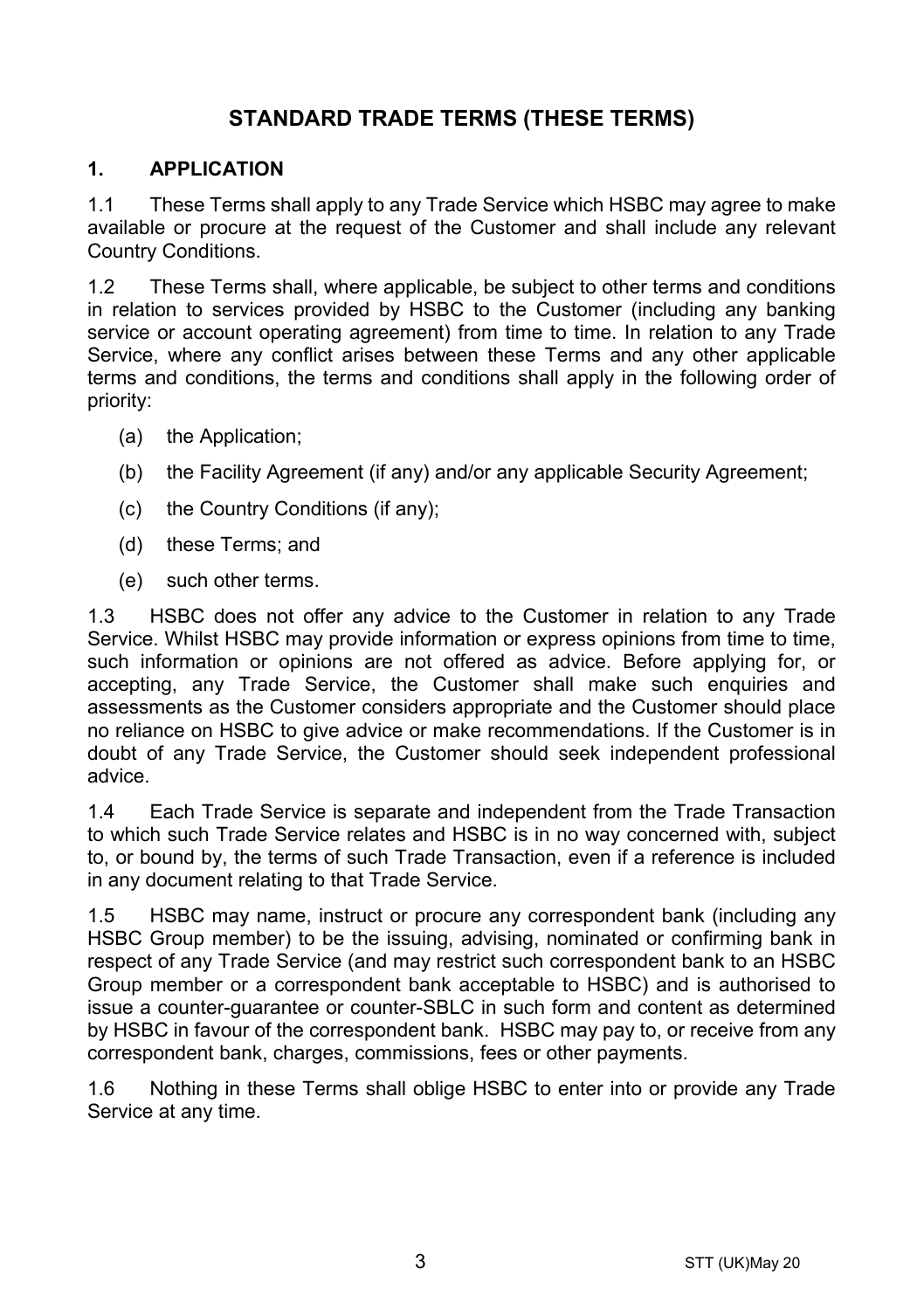# **SECTION 1 – TRADE SERVICES**

#### **2. ICC RULES**

2.1 Unless the Customer otherwise requests (and HSBC agrees with such request):

(a) all Documentary Credits issued by HSBC will be issued subject to the Uniform Customs and Practice for Documentary Credits, 2007 Revision, ICC Publication No. 600 (UCP600) and, if required by HSBC, the Uniform Customs and Practice for Documentary Credits (UCP600) Supplement for Electronic Presentation (eUCP);

(b) all SBLCs issued by HSBC will be issued subject to the International Standby Practices 1998, ICC Publication No. 590 (ISP98);

(c) all bonds and guarantees issued by HSBC will be issued subject to the Uniform Rules for Demand Guarantees, ICC Publication No.758 (URDG 758); and

(d) all Collections will be undertaken subject to the Uniform Rules for Collections 1995, ICC Publication No. 522 (URC 522) and, if required by HSBC, the Uniform Rules for Collections (URC 522) Supplement for Electronic Presentation (eURC),

in each case, as may be revised from time to time (together the ICC Rules), and the rights and obligations of the Customer will be subject to the applicable ICC Rules in addition to these Terms.

2.2 If there is any conflict between any ICC Rule and these Terms, these Terms shall prevail.

#### <span id="page-3-0"></span>**3. DOCUMENTARY CREDITS**

- 3.1 The terms in this Claus[e 3](#page-3-0) apply to any Documentary Credits.
- 3.2 The Customer:
	- (a) undertakes to examine the customer copy of each Documentary Credit issued
	- by HSBC in order to check its consistency with the relevant Application; and
	- (b) agrees to give immediate notice to HSBC of any objection to its contents.

#### **Imports**

3.3 HSBC is authorised to honour and pay any Claim made under a Documentary Credit which appears on its face to comply with its terms and/or any Documents drawn (or purporting to be drawn) and presented under such Documentary Credit in accordance with its terms, without reference to or further authority from the Customer or any other party, and without enquiring whether any Claim has been properly made, and notwithstanding that the validity of any such Claim, or the amount of it, may be in dispute. The Customer accepts any such Claim as conclusive evidence that HSBC was liable to honour and pay it, and any payment made, or any steps taken by HSBC in good faith under or in connection with it, shall be binding on the Customer.

3.4 The presentation of any Documents under a Documentary Credit shall be deemed to be in compliance with the terms of the Documentary Credit if HSBC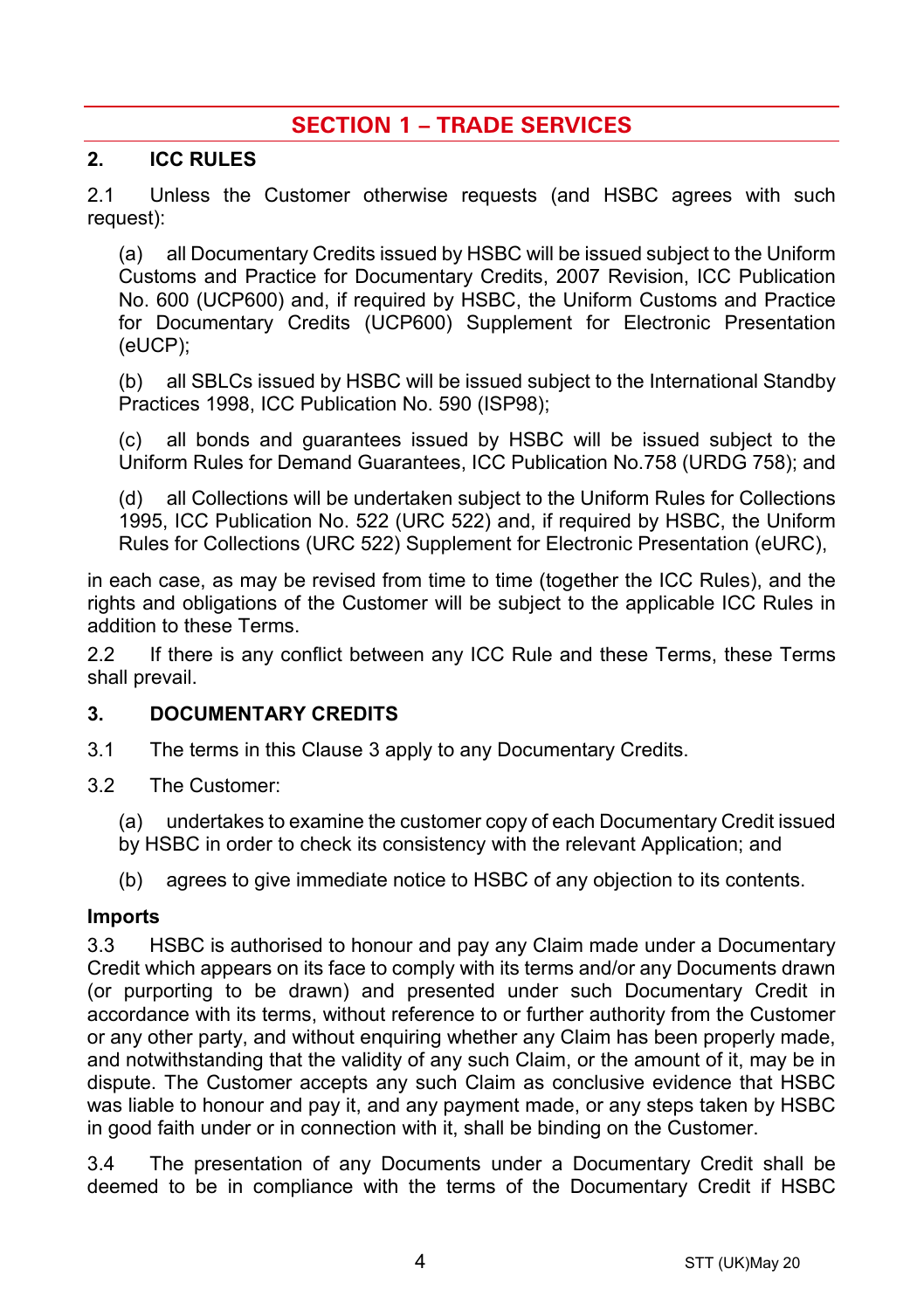determines that they appear to be in order and, taken as a whole, conform with the requirements of the Documentary Credit. The Customer waives all claims against HSBC for any delay that may result in examining such Documents or any failure to identify any discrepancies that may exist.

3.5 Notwithstanding any contrary instruction from the Customer, HSBC may reject any Claim which HSBC determines does not comply with the terms of the relevant Documentary Credit. HSBC is not obliged to notify the Customer or to seek the Customer's waiver of any discrepancy before refusing the Claim. Where HSBC does seek a waiver in respect of any discrepancy, the taking of such action does not oblige HSBC to seek a waiver of any discrepancy at any other time.

3.6 If HSBC notifies the Customer of a discrepancy with respect to a Claim and the Customer requests HSBC and/or its correspondent bank or its agent to:

(a) effect payment under the Documentary Credit, notwithstanding the discrepancy; or

(b) countersign or issue any guarantee or indemnity covering the discrepancy,

the Customer confirms that its reimbursement obligations and the indemnity set out in Claus[e 9](#page-13-0) (*[REIMBURSEMENT AND INDEMNITY](#page-13-0)*) shall apply to such Claim and/or any such guarantee or indemnity.

3.7 HSBC may at any time amend or insert additional terms and conditions into a Documentary Credit as HSBC may consider appropriate, provided that any such amendment or additional terms and conditions shall not increase the Customer Liabilities in relation to such Documentary Credit. HSBC may, subject to the beneficiary's consent, cancel the whole or any unused balance of a Documentary Credit.

3.8 Notwithstanding any instruction in an Application, HSBC may restrict the availability of any Documentary Credit, or any advising or confirming, to its own offices or to any correspondent bank or agent of its choice and, in such case, HSBC may refuse to honour, or make payment for, any Document drawn or purporting to be drawn on any office, bank or other person other than such office, correspondent bank or agent.

3.9 If HSBC effects payment under a Documentary Credit prior to the maturity date of such Documentary Credit:

(a) (in the case where the Documentary Credit beneficiary bears interest) the Customer shall be liable to pay to HSBC the full amount of the Documentary Credit on the maturity date, even if HSBC only paid a discounted amount under the Documentary Credit; and

(b) (in the case where the Customer is required to bear interest under the Documentary Credit pursuant to any other agreement with HSBC) the Customer shall, on the maturity date of such Documentary Credit or such earlier date as may be demanded by HSBC, pay to HSBC the full amount of the Claim together with interest accruing on such Claim for the period from and including the date of HSBC's payment to and including the maturity date, such interest payable in accordance with Clause [15](#page-16-0) [\(FEES, COMMISSION, INTEREST AND CHARGES\)](#page-16-0).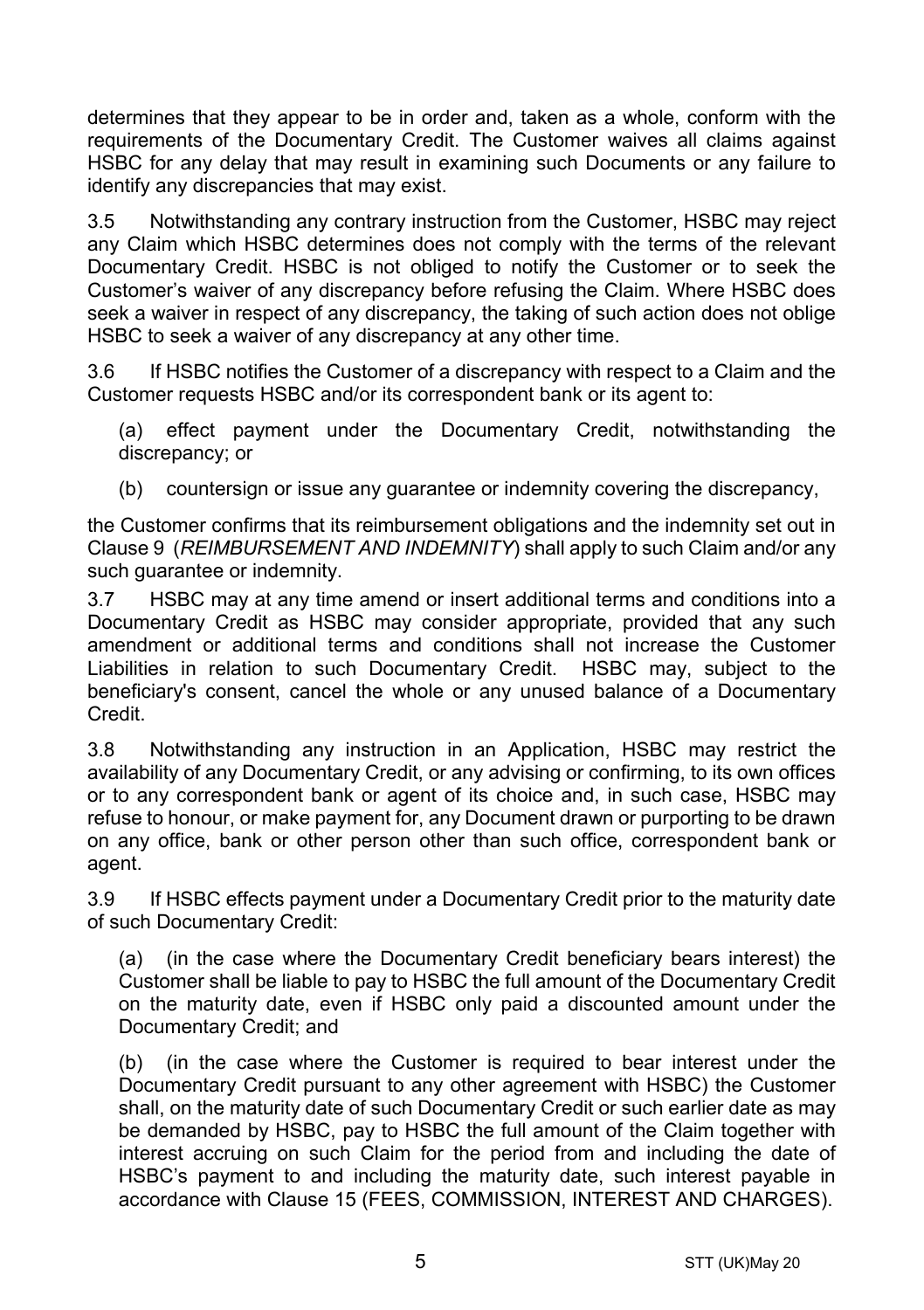3.10 If the terms of a Documentary Credit (whether expressly or impliedly) permits payment to be effected to the beneficiary prior to receipt of the Documents required to be delivered under such Documentary Credit, the Customer shall, on the maturity date of such Documentary Credit or such earlier date as may be demanded by HSBC, pay to HSBC the full amount of the Claim (whether or not the Documents subsequently delivered are compliant with the terms of the Documentary Credit) together with interest accruing on such Claim for the period from and including the date of HSBC's payment to and including the maturity date, such interest payable in accordance with Clause [15](#page-16-0) (*[FEES, COMMISSION, INTEREST AND CHARGES](#page-16-0)*).

3.11 If any Documentary Credit stipulates that certain specific Documents be forwarded by the beneficiary directly to the Customer at or prior to the time the beneficiary makes any Claim, all remaining Documents must be produced to HSBC in respect of any Claim under such Documentary Credit. If the Customer uses the Documents forwarded directly to it to obtain possession of the Goods, HSBC is authorised to accept all Documents presented under such Documentary Credit and pay or accept upon presentation and pay at maturity all Documents drawn in respect of the Goods, notwithstanding any discrepancy or any other matter or thing that might otherwise have relieved or affected the Customer's or HSBC's obligations. The Customer confirms that its reimbursement obligations and the indemnity set out in Clause [9](#page-13-0) (*[REIMBURSEMENT AND INDEMNITY](#page-13-0)*) shall apply to any amount paid by HSBC in respect of such Documentary Credit.

3.12 If any Documentary Credit stipulates that the Goods be insured under insurance policies/certificates containing "Institute Cargo Clauses" or other industry standard clauses, HSBC may accept insurance policies/certificates which contain "American Institute Cargo Clauses" or any other industry standard clauses that HSBC determines appropriate.

3.13 HSBC will not be bound at any time to release any Documents or Goods to the Customer unless the Customer has fully discharged its Customer Liabilities in respect of the Documentary Credit relating to such Documents or Goods.

<span id="page-5-0"></span>3.14 If HSBC issues a Documentary Credit back-to-back (a **Back-to-Back Documentary Credit**) to another Documentary Credit (a **Master Documentary Credit**) the Customer:

(a) acknowledges that its Customer Liabilities in respect of the Back-to-Back Documentary Credit are not dependent or conditional on the performance of the Master Documentary Credit;

(b) unconditionally and irrevocably assigns or transfers absolutely to HSBC all of its payment rights in the Master Documentary Credit;

(c) shall not amend or accept any amendment to the Master Documentary Credit without the consent of HSBC or take any action which might result in HSBC not receiving the full amount under the Master Documentary Credit; and

(d) authorises HSBC to use the Documents presented under the Back-to-Back Documentary Credit to make a Claim under the Master Documentary Credit irrespective of any discrepancies or irregularities in the Documents presented.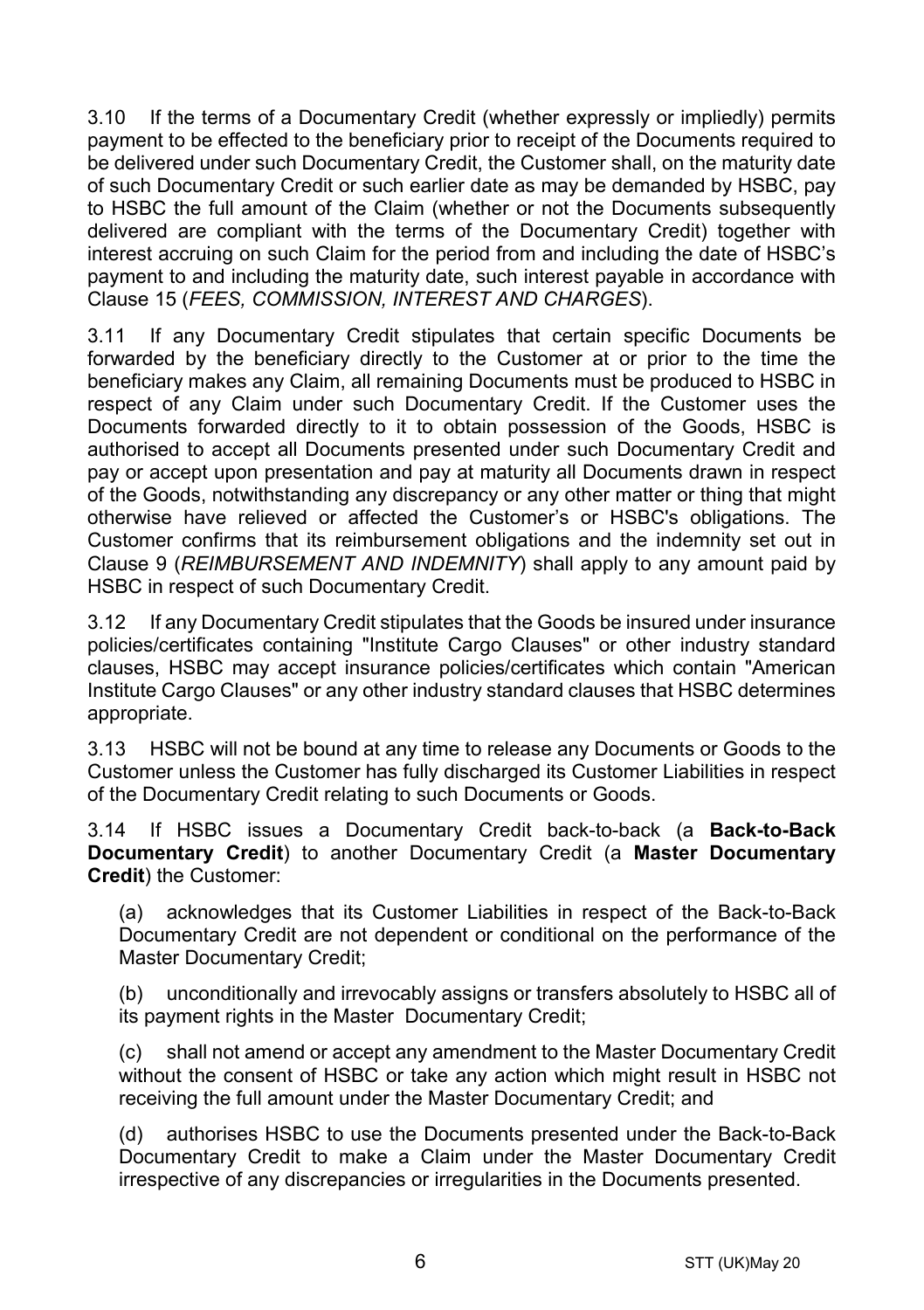3.15 HSBC is not obliged to notify the Customer of any incompatibility between the terms of a Back-to-Back Documentary Credit and the relevant Master Documentary Credit.

## **Exports**

3.16 If HSBC confirms a Documentary Credit or SBLC (whether on a disclosed or undisclosed basis) and payment in full or part is not received by HSBC from the relevant issuing bank, the Customer is only required to reimburse HSBC for amounts not received if the non-payment was due to a Recourse Event. Such reimbursement by the Customer is payable immediately upon HSBC's demand together with any interest payable in accordance with Clause [15](#page-16-0) (*[FEES, COMMISSION, INTEREST](#page-16-0)  [AND CHARGES](#page-16-0)*) and the Customer shall reimburse HSBC for any loss or damage suffered by HSBC as a result of the non-payment.

3.17 HSBC will not be bound by a confirmation (whether on a disclosed or undisclosed basis) and will not be obliged to negotiate a Documentary Credit or SBLC if it is amended without HSBC's consent, the Documents presented do not fully comply with the terms of the Documentary Credit or SBLC, the original Documentary Credit or SBLC is different from the copy of the Documentary Credit or SBLC upon which HSBC based its confirmation, the Customer does not comply with any of its obligations under this Clause [3,](#page-3-0) or if payment in full or part is not received by HSBC (or cannot be accepted by HSBC) from the relevant issuing bank as a result of a Recourse Event.

3.18 If HSBC confirms a Documentary Credit or SBLC on an undisclosed basis, the Customer shall not make a presentation in respect of the Documentary Credit or SBLC to any person other than HSBC and shall promptly provide to HSBC the original Documentary Credit or SBLC, any operative documents and any amendments issued by the relevant issuing bank.

3.19 If HSBC confirms a Documentary Credit or SBLC (whether on a disclosed or undisclosed basis), the Customer:

(a) unconditionally and irrevocably assigns or transfers absolutely to HSBC all of its payment rights in such Documentary Credit or SBLC; and

(b) shall not take any action which might result in HSBC not receiving the full amount under the Documentary Credit or SBLC.

## <span id="page-6-0"></span>**4. INSTRUMENTS**

4.1 The terms in this Clause [4](#page-6-0) apply to any SBLC, demand guarantee (including an avalisation, co-acceptance or acceptance of a Document), bond, counter-guarantee, counter-SBLC, or similar independent payment obligation (including any extension, renewal or amendment of the same)(each an **Instrument**) issued, confirmed or provided by HSBC.

4.2 The Customer:

(a) undertakes to examine the customer copy of each Instrument issued or entered into by HSBC in order to check its consistency with the relevant Application; and

(b) agrees to give immediate notice to HSBC of any objection to its contents.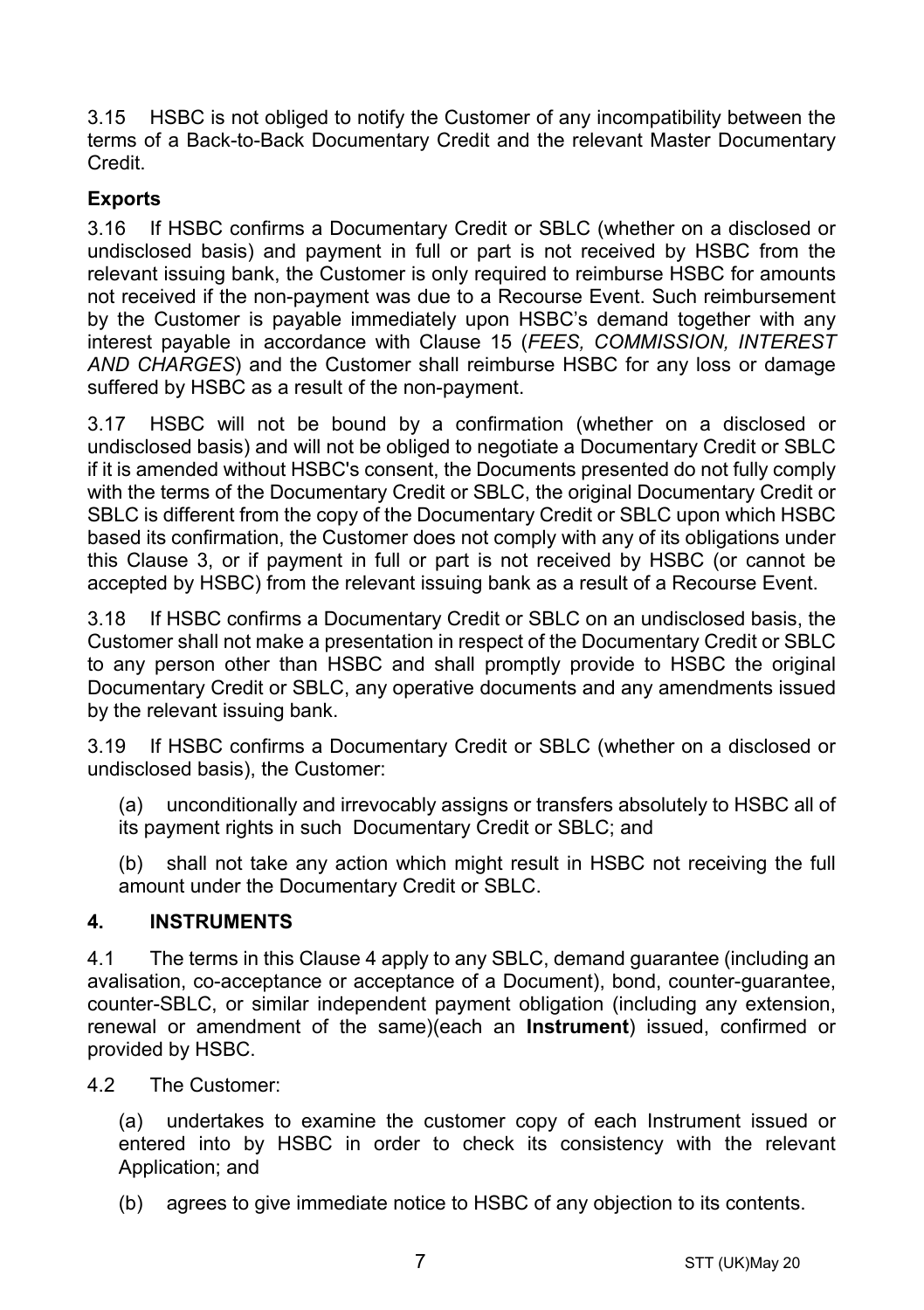4.3 HSBC is authorised to accept, pay or honour any Claim made under any Instrument which appears on its face to comply with its terms, without reference to or further authority from the Customer or any other party, and without enquiring whether any such Claim on HSBC has been properly made, notwithstanding that the validity of any such Claim, or the amount of it, may be in dispute. The Customer accepts any such Claim as conclusive evidence that HSBC was liable to pay or comply with it, and any payment made, or any steps taken by HSBC in good faith under or in connection with it, shall be binding upon the Customer.

4.4 The presentation of any documents under an Instrument shall be deemed to be in compliance with the terms of the Instrument if HSBC determines that they appear on their face to be in order and, taken as a whole, conform with the requirements of the Instrument. The Customer waives all claims against HSBC for any delay that may result in examining such documents or any failure to identify any discrepancies that may exist.

4.5 Notwithstanding any contrary instruction from the Customer, HSBC is entitled to reject any Claim which HSBC determines does not comply with the terms of the relevant Instrument. HSBC is not obliged to notify the Customer or to seek the Customer's waiver of any discrepancy before refusing the Claim. Where HSBC does seek a waiver in respect of any discrepancy, the taking of such action does not oblige HSBC to seek a waiver of discrepancy at any other time.

4.6 If HSBC notifies the Customer of a discrepancy with respect to a Claim and the Customer requests HSBC and/or its correspondent bank or its agent to:

- (a) effect payment under the Instrument, notwithstanding the discrepancy; or
- (b) countersign or issue any guarantee or indemnity covering the discrepancy,

the Customer confirms that its reimbursement obligations and the indemnity set out in Clause [9](#page-13-0) (*[REIMBURSEMENT AND INDEMNITY](#page-13-0)*) shall apply to such Claim and/or any such guarantee or indemnity.

4.7 HSBC may at any time amend or insert additional terms and conditions into an Instrument as HSBC may consider appropriate, provided that any such amendment or additional terms and conditions shall not increase the Customer Liabilities in relation to such Instrument. HSBC may, subject to the beneficiary's consent, cancel the whole or any unused balance of an Instrument.

4.8 Notwithstanding any instruction in an Application, HSBC may restrict the availability of any SBLC, or any advising or confirming, to its own offices or to any correspondent bank or agent of its choice and, in such case, HSBC may refuse to honour, or make payment for, any Document drawn or purporting to be drawn on any office, bank or other person other than such office, correspondent bank or agent.

4.9 If the terms of an SBLC (whether expressly or impliedly) permits payment to be effected to the beneficiary prior to receipt of the documents required to be delivered under such SBLC, the Customer shall, on the maturity date of such SBLC or such earlier date as may be demanded by HSBC, pay to HSBC the full amount of the Claim (whether or not the documents subsequently delivered are compliant with the terms of the SBLC) together with interest accruing on such Claim for the period from and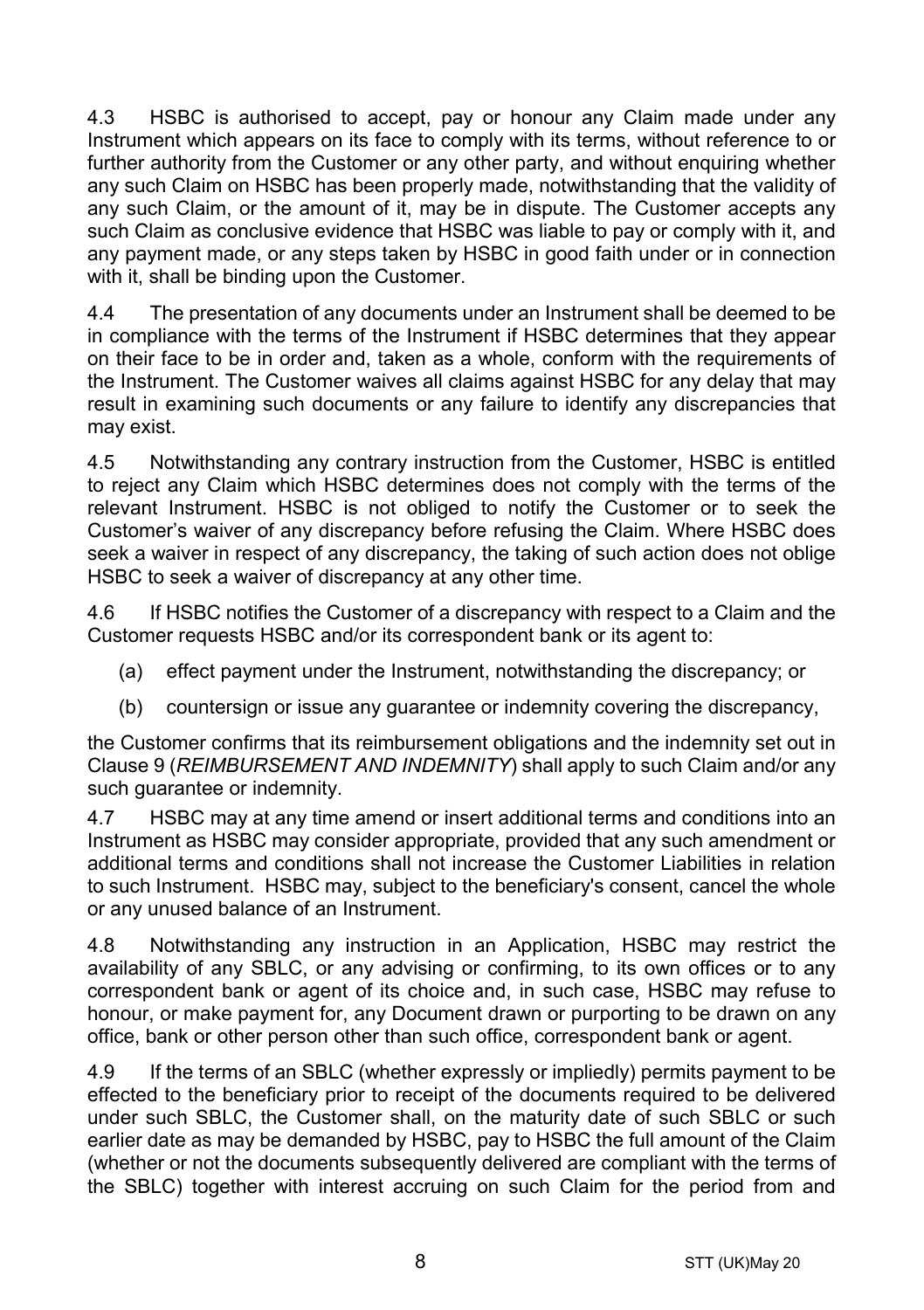including the date of HSBC's payment to and including the maturity date, such interest payable in accordance with Clause [15](#page-16-0) (*[FEES, COMMISSION, INTEREST AND](#page-16-0)  [CHARGES](#page-16-0)*).

4.10 Notwithstanding the foregoing, if the Customer has requested HSBC to issue or arrange for the issuance of an Instrument by a correspondent bank for which a counter-guarantee or counter-SBLC must be issued by HSBC, HSBC may include such terms in the counter-guarantee or counter-SBLC that HSBC considers are required to support the issuance of such Instrument. Without limitation, the validity period and Claim period (if applicable) of the counter-guarantee or counter-SBLC shall be longer than the validity period and Claim period (if applicable) of the Instrument and other terms may be added to reflect the laws under which the Instrument is governed.

4.11 If any Instrument contemplates renewal or extension and the Customer does not advise HSBC at least 5 Business Days prior to the time required for HSBC to provide notice of cancellation as required by the Instrument, HSBC may renew or extend for an additional year or such other term as HSBC may so select. HSBC shall however be under no obligation to issue, extend or renew any Instrument and may at any time:

(a) cancel or revoke any Instrument without prior notice to or authorisation from the Customer if such Instrument or the beneficiary of such Instrument permits cancellation or revocation; or

(b) pay any Instrument without prior notice to or authorisation from the Customer if the Instrument or any relevant law permits or requires payment to be made if such Instrument is cancelled, withdrawn, not extended or not renewed.

4.12 Any cancellation, payment or revocation by HSBC of any Instrument at any time shall be without prejudice to the rights and obligations of HSBC and the Customer under these Terms.

4.13 Unless an Instrument expressly provides that the original Instrument must be presented to HSBC to support a Claim, HSBC may pay and/or comply with any Claim, whether or not the original of the Instrument is presented to HSBC.

4.14 Notwithstanding that the Customer may claim that an Instrument has been reduced, cancelled or terminated, HSBC may determine that, due to the governing law of the Instrument, it is has not been reduced, cancelled or terminated, or HSBC may determine that it is necessary to obtain or require the relevant beneficiary's confirmation of the reduction, release or discharge of HSBC's and/or any correspondent bank's liabilities under such Instrument. Subject to such determination, or until such confirmation is received by HSBC, such Instrument shall not be treated or deemed as reduced, cancelled or terminated.

## <span id="page-8-0"></span>**5. COLLECTIONS**

5.1 The terms in this Claus[e 5](#page-8-0) apply to any Collection transaction.

5.2 If HSBC is requested by the Customer to handle a Collection as the remitting bank, HSBC shall be under no obligation to make any payment to the Customer in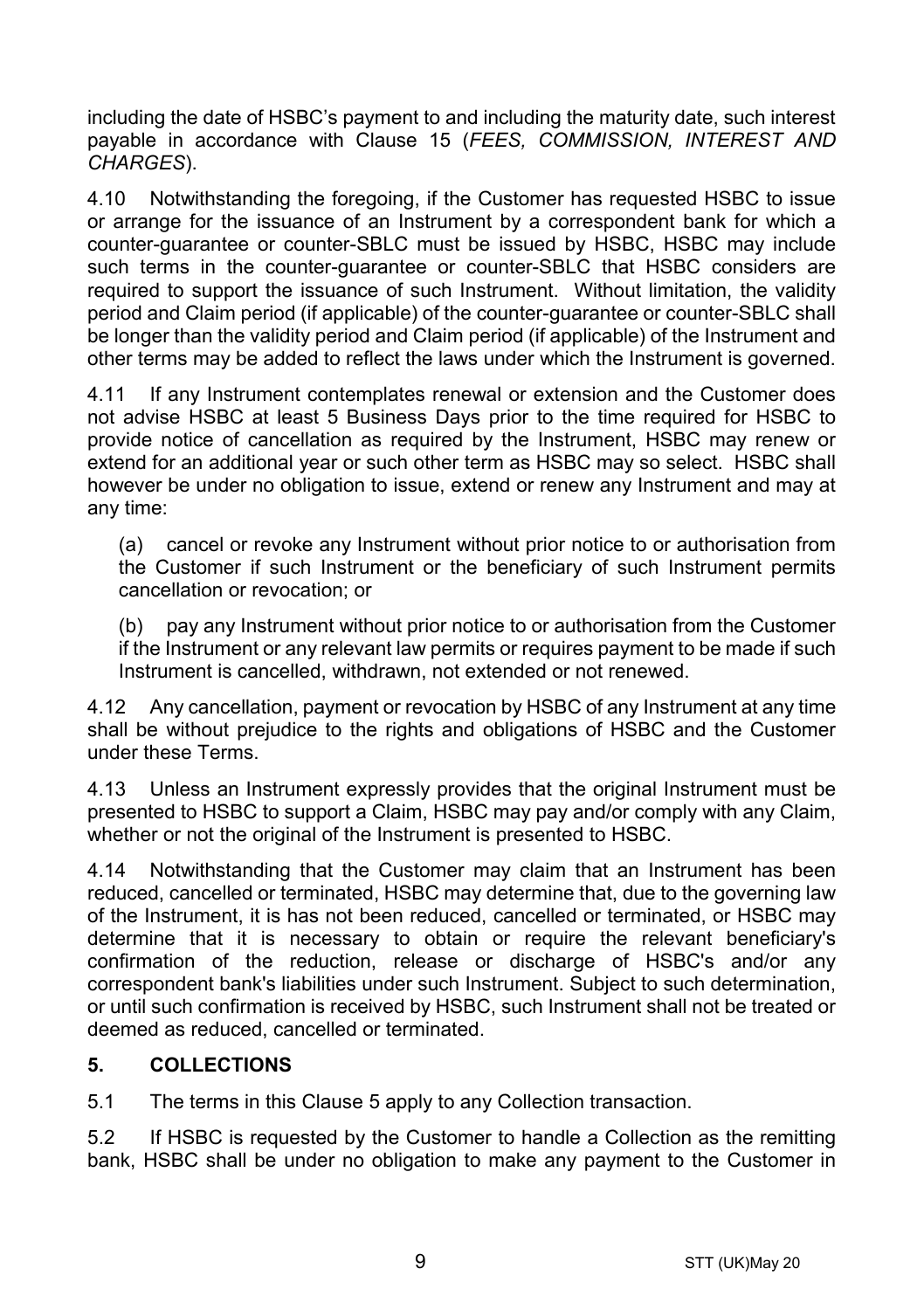respect of the Collection until HSBC has received full payment from the collecting or presenting bank.

5.3 HSBC is not obliged to check the Documents before sending them to the collecting or presenting bank.

5.4 HSBC is not obliged to check the Documents that it receives from a remitting bank.

## <span id="page-9-0"></span>**6. FINANCE**

6.1 The terms in this Clause [6](#page-9-0) apply where HSBC Finances any Document or Documentary Credit.

6.2 Upon HSBC Financing a Document or Documentary Credit, the Customer unconditionally and irrevocably:

(a) transfers ownership of the Document or Documentary Credit to HSBC and undertakes to endorse the relevant Document in favour of HSBC (if not already endorsed in favour of HSBC as a condition to such Finance) and deliver the original endorsed Document to HSBC;

(b) assigns or transfers absolutely to HSBC all of its rights to receive the proceeds of such Documentary Credit or Document; and

(c) assigns or transfers absolutely to HSBC all of its rights, title and interest in the associated underlying receivable (and related rights and proceeds) (if any) arising from the underlying Trade Transaction,

and where the amount of the Finance was calculated by applying an advance rate to the face value of the Document or Documentary Credit, upon receipt by HSBC of any proceeds of that Document or Documentary Credit in excess of the amount of the Finance, HSBC shall pay those proceeds to the Customer (after deducting any outstanding Customer Liabilities).

6.3 If HSBC has Financed a Document or Documentary Credit and payment in full or part is not received by HSBC for any reason (or cannot, for any reason whatsoever, be accepted by HSBC) from the relevant issuing bank, confirming bank, collecting bank, presenting bank, drawee or obligor (as applicable), then unless otherwise agreed in writing by HSBC:

- (a) such Trade Service is provided with full recourse against the Customer; and
- (b) the Customer is required to reimburse HSBC for amounts not received.

Such reimbursement is payable immediately upon HSBC's demand together with any interest payable in accordance with Clause [15](#page-16-0) (*[FEES, COMMISSION, INTEREST](#page-16-0)  [AND CHARGES](#page-16-0)*) and the Customer shall reimburse HSBC for any loss or damage suffered by HSBC as a result of the non-payment.

6.4 If HSBC has agreed to Finance a Document or Documentary Credit on a nonrecourse basis and payment in full or part is not received by HSBC (or cannot be accepted by HSBC) from the relevant issuing bank, confirming bank, collecting bank, presenting bank, drawee or obligor (as applicable), the Customer is only required to reimburse HSBC for amounts not received if the non-payment was due to a Recourse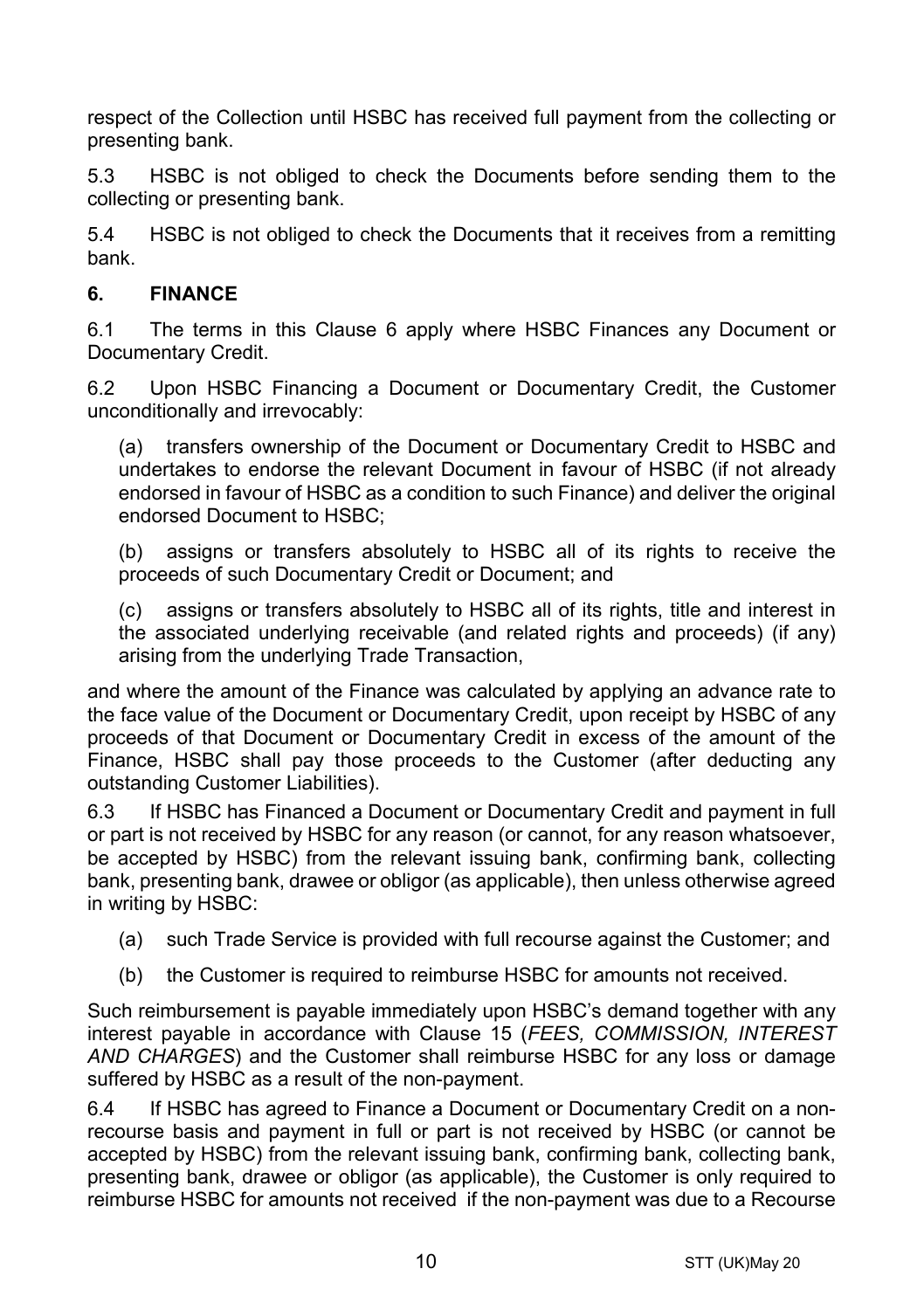Event. Such reimbursement is payable immediately upon HSBC's demand together with any interest payable in accordance with Clause [15](#page-16-0) (*[FEES, COMMISSION,](#page-16-0)  [INTEREST AND CHARGES](#page-16-0)*) and the Customer shall reimburse HSBC for any loss or damage suffered by HSBC as a result of the non-payment.

6.5 Where HSBC has Financed a Document or Documentary Credit, HSBC may at its discretion:

(a) take conditional acceptances and/or acceptances for honour and/or to extend the due date for payment in relation to any such Document or Documentary Credit;

(b) accept payment from any drawee or acceptor before maturity under rebate or discount;

(c) accept part payment before maturity and deliver a proportionate part of the Goods to any drawee or acceptor of such Document or Documentary Credit or the consignee of the related Goods;

(d) at the request of any drawee, delay presentation of such Document or Documentary Credit for payment or acceptance without affecting the liability of the Customer to HSBC in respect of such Document or Documentary Credit;

(e) give an indemnity against any loss arising from any discrepancies in order to obtain acceptance or payment of a Document and the Customer confirms that its reimbursement obligations and the indemnity set out in Clause [9](#page-13-0) (*[REIMBURSEMENT AND INDEMNITY](#page-13-0)*) shall apply to any such indemnity; and

(f) institute proceedings and take steps for the recovery from the acceptors or endorsers of any such Document or Documentary Credit of any amount due in respect of such Document or Documentary Credit, despite HSBC having debited the bank account of the Customer with the amount of such Document or Documentary Credit.

## <span id="page-10-0"></span>**7. TRADE FINANCE LOANS**

7.1 The terms in this Clause [7](#page-10-0) apply to any Trade Finance Loans which HSBC may provide to the Customer from time to time.

7.2 Subject to the terms of any applicable Facility Agreement which may apply, any Trade Finance Loan which HSBC provides to the Customer shall be on an uncommitted basis and HSBC may terminate or cancel such Trade Finance Loan at any time without providing reasons to the Customer.

7.3 Interest shall accrue on the Trade Finance Loan and shall be payable in accordance with Clause [15](#page-16-0) (*[FEES, COMMISSION, INTEREST AND CHARGES](#page-16-0)*).

7.4 The Customer shall repay each Trade Finance Loan together with accrued interest and any outstanding fees, commissions, charges and expenses incurred by HSBC on demand unless HSBC agrees otherwise in writing. In any event the Customer shall repay a Trade Finance Loan no later than:

(a) its maturity date;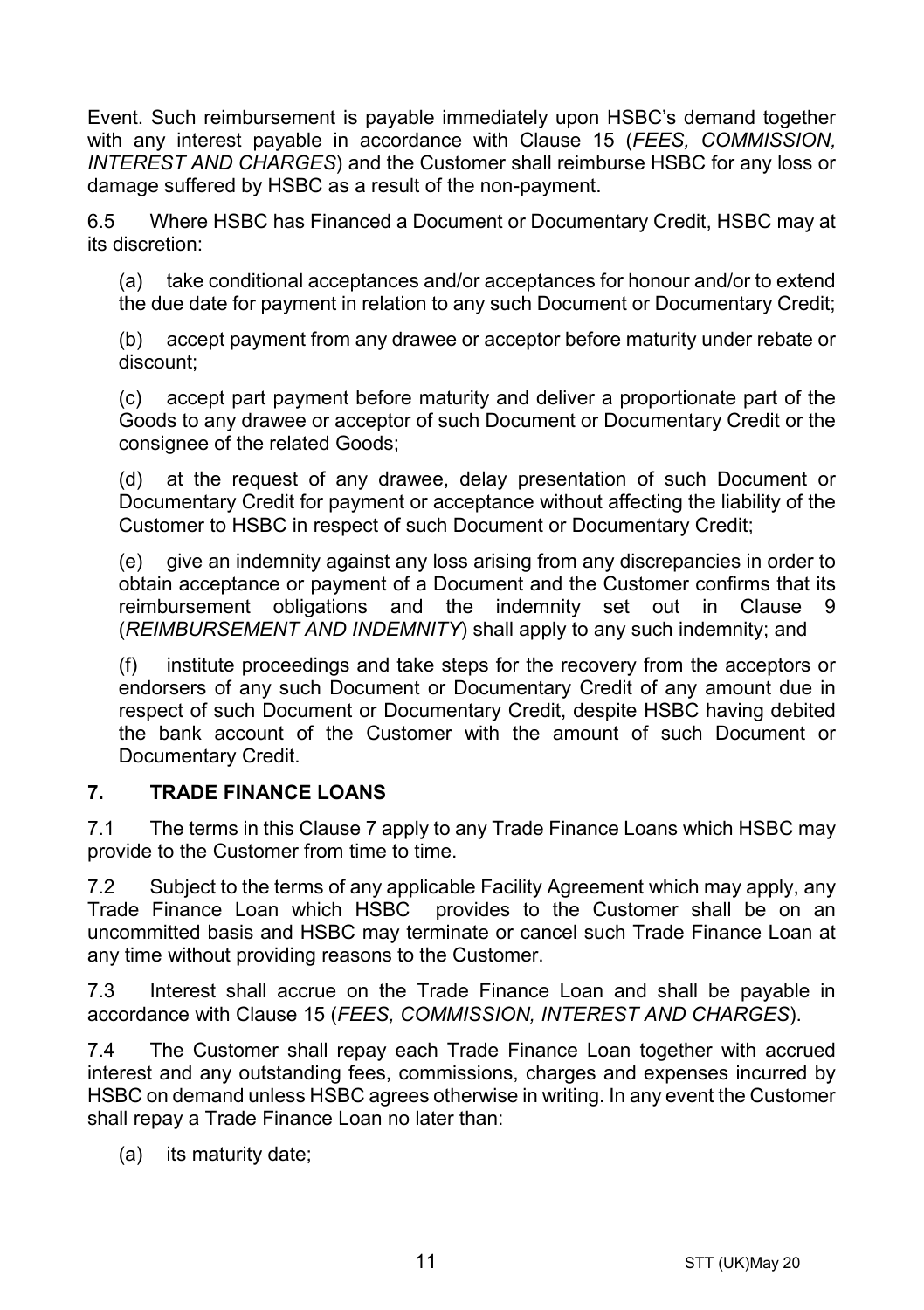(b) if it is for financing goods or services, the date on which the Customer receives the proceeds of sale of those goods or services (in full or part); and/or

(c) if it is for the financing of a debt owed to the Customer, the date on which the Customer receives payment of the debt (in full or part),

and, upon the request of HSBC, the Customer will arrange for all monies payable to the Customer under or in connection with the relevant Trade Transaction to be paid directly to a bank account as specified by HSBC to be used towards the repayment of that Trade Finance Loan and any other outstanding Customer Liabilities.

7.5 If a Trade Finance Loan is due for repayment on a day when the Customer is entitled to make a drawing under another Trade Finance Loan, HSBC may require:

(a) the amount of the Trade Finance Loan that is to be repaid to be deducted from the amount of the drawing to be made; and

(b) only the difference in amounts (if any) to be paid to the Customer.

7.6 Where the Customer requests a Trade Finance Loan and it is to be backed by a Documentary Credit or a confirmed purchase order, pro-forma invoice or such other supporting document specified in the Application, the Customer shall, at or before the time when the Customer submits the Application for that Trade Finance Loan, lodge with HSBC the original Documentary Credit (including all amendments (if any)) or a copy of the confirmed purchase order, pro-forma invoice or other such supporting document referred to in the Application (as applicable), in each case in the format required by HSBC (the **Supporting Document**).

7.7 Where HSBC provides to the Customer a Trade Finance Loan backed by a Supporting Document, the Customer shall:

(a) only use the proceeds of that Trade Finance Loan for the purpose of purchasing, producing, processing, manufacturing, storing, insuring and/or preparing for the sale or shipment of the Goods referred to in the Supporting Document;

(b) not accept any amendment to or cancellation of the Supporting Document without HSBC's prior written consent;

(c) promptly notify HSBC if the value of the relevant Goods or the proceeds due under the Supporting Document at any time falls below the amount of the Trade Finance Loan;

(d) promptly notify HSBC if the relevant Goods are not shipped in accordance with the terms of the Supporting Document;

(e) where the Supporting Document is a Documentary Credit, present all Documents to HSBC in strict compliance with the terms and conditions of the Documentary Credit before the expiry of the time limit(s) prescribed in the Documentary Credit; and

(f) where the Supporting Document is not a Documentary Credit, promptly following shipment of the relevant Goods, provide HSBC with the invoice and other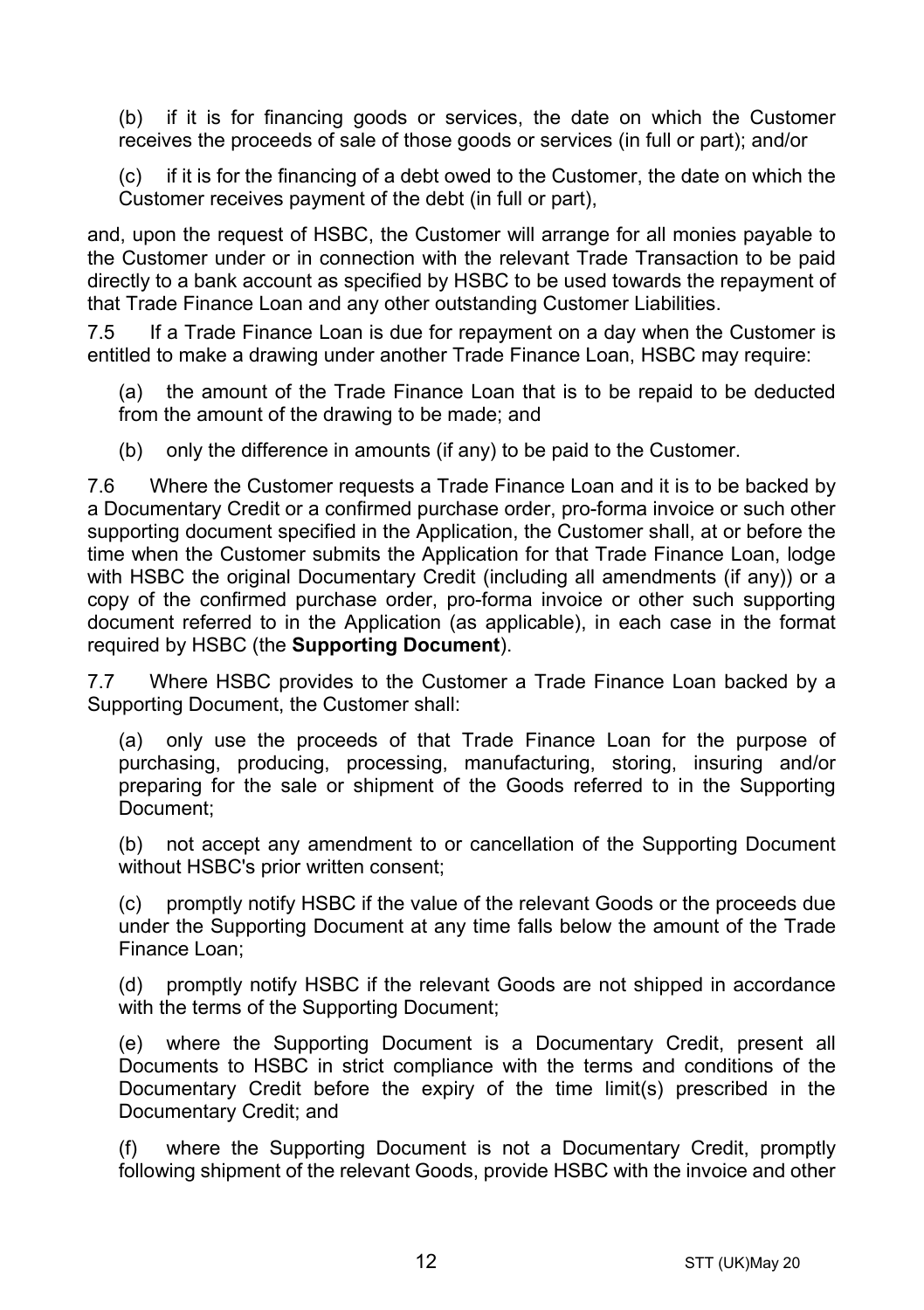documents evidencing that the relevant Goods have been supplied to the relevant buyer in accordance with the terms and conditions of the relevant sales contract.

7.8 Where HSBC provides to the Customer a Trade Finance Loan backed by a Documentary Credit and HSBC presents the required Documents to the issuing bank for payment or approval and/or HSBC Finances that Documentary Credit or any Document presented under that Documentary Credit, HSBC is authorised to apply the proceeds of the Documentary Credit or the amount of the Finance towards the repayment of that Trade Finance Loan and any other outstanding Customer Liabilities (including accrued interest).

#### <span id="page-12-0"></span>**8. APPLICATIONS FOR RELEASE OF GOODS, SHIPPING GUARANTEES AND LETTERS OF INDEMNITY**

8.1 The terms in this Clause [8](#page-12-0) apply to any Application for the release of Goods, shipping quarantee or letter of indemnity.

8.2 If the Customer requests HSBC to sign or countersign any letter of indemnity or shipping guarantee or (as the case may be) sign, endorse or release any air waybill, bill of lading, parcel post receipt or delivery order (collectively, the **Transport Documents**) to facilitate the release of Goods:

(a) HSBC is authorised (but not obliged):

(i) to honour any Claim (including the acceptance of any Document presented) made under any Documentary Credit, Collection or Document relating to any released Goods and to pay the invoiced amount of the Goods or the value of the Goods (whichever is higher) without examining any of the presented Documents and whether or not aware of any discrepancies; and

(ii) to utilise any Transport Documents in HSBC's possession for the redemption of any letter of indemnity or shipping guarantee; and

(b) the Customer shall promptly accept any Document presented for the payment of the relevant Goods (whether discrepant or not) and shall indemnify HSBC and each other Indemnified Party in accordance with Clause [9.2](#page-13-1) (*[REIMBURSEMENT](#page-13-0)  [AND INDEMNITY](#page-13-0)*).

8.3 Goods and/or Documents are released to the Customer for the purpose of taking delivery of and selling the Goods.

8.4 HSBC may compromise, settle, pay or resist any Claim arising from or in connection with the issuance of any letter of indemnity or shipping guarantee or HSBC signing, endorsing or releasing any Transport Document in such manner as HSBC determines appropriate, without releasing the Customer's obligation and liability to reimburse and indemnify HSBC hereunder.

8.5 The Customer shall redeem and deliver each letter of indemnity or shipping guarantee (if any) to HSBC for cancellation immediately upon receipt of the relevant original Transport Documents.

8.6 The Customer agrees that its Customer Liabilities in respect of a letter of indemnity or shipping guarantee shall continue and shall not be reduced until such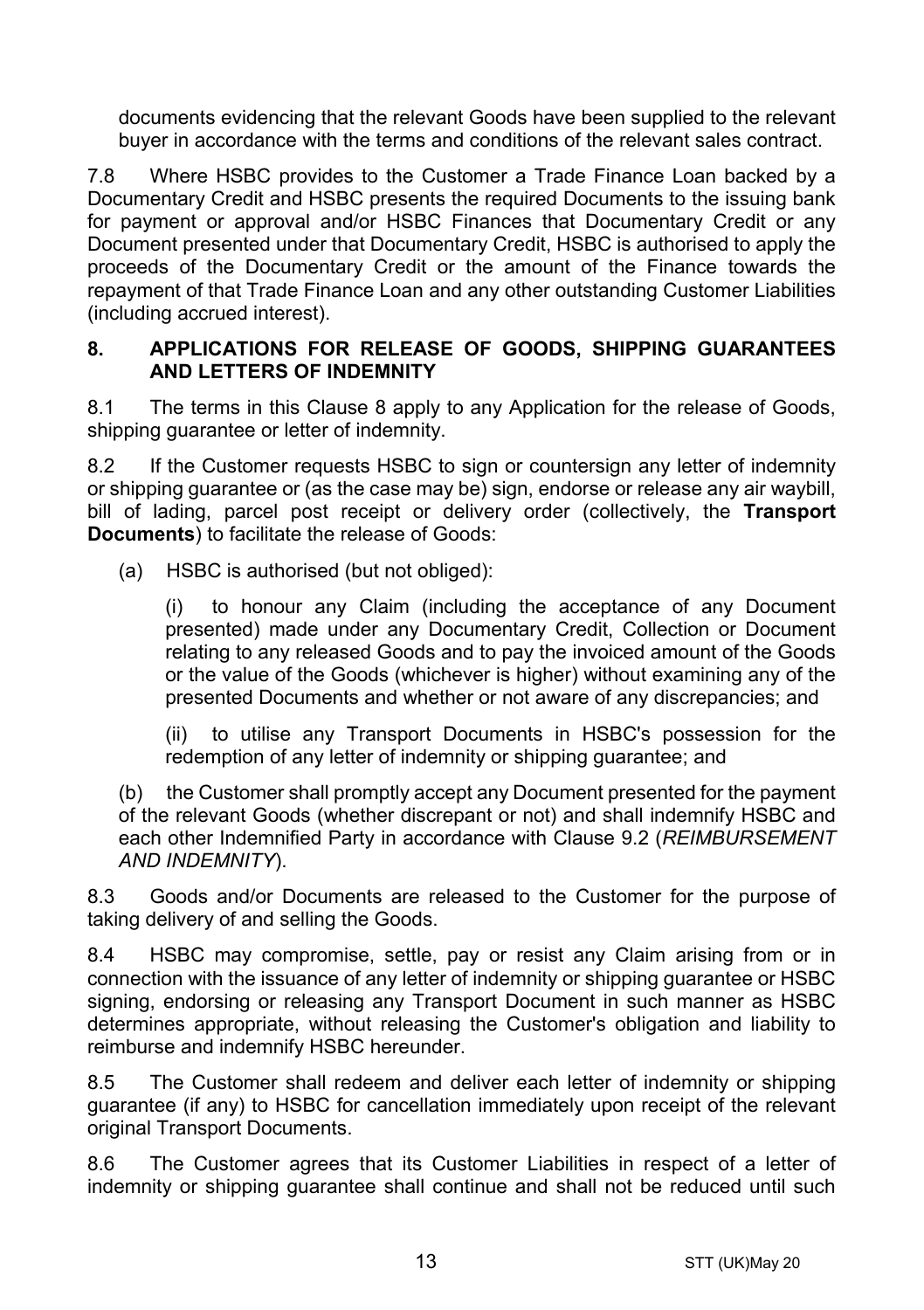letter of indemnity or shipping guarantee has been returned to HSBC and HSBC has been released from all its liabilities under such letter of indemnity or shipping guarantee.

# **SECTION 2 – REIMBURSEMENT, INDEMNITY AND OTHER RIGHTS**

## <span id="page-13-0"></span>**9. REIMBURSEMENT AND INDEMNITY**

9.1 The Customer shall upon demand reimburse or pay to HSBC all sums paid (in whatever manner) or due to be paid by HSBC to any person in respect of any Trade Service and shall upon demand pay to HSBC all sums owing at any time by the Customer to HSBC including any principal, interest, commissions, fees, Increased Costs, taxes, customs duties and charges in respect of such Trade Services and any costs and expenses incurred by HSBC in connection with providing such Trade **Services** 

<span id="page-13-1"></span>9.2 The Customer shall indemnify HSBC, each HSBC Group member, and their officers, employees and delegates (each, an **Indemnified Party**) on demand against all direct, indirect and consequential liabilities and losses, payments, damages, demands, claims, expenses and costs (including legal fees and fees, claims, demands and liabilities from a beneficiary or any other person on a full indemnity basis), proceedings, actions and other consequences (collectively, the **Losses**) which any Indemnified Party may suffer, sustain or incur under or in connection with any Trade Service and the enforcement of its rights under these Terms (except where any such Loss is caused by the Indemnified Party's fraud, gross negligence or wilful misconduct). The Customer shall on demand pay to the Indemnified Party the full amount of the Losses.

9.3 The Customer shall, upon request by any Indemnified Party, forthwith appear and defend at the Customer's own cost and expense any action which may be brought against such Indemnified Party in connection with any Trade Service and to provide such assistance as such Indemnified Party may reasonably require.

9.4 HSBC may, at any time and without notice, debit from any bank account which the Customer holds with any HSBC Group member, or deduct from any proceeds held or received by HSBC which are due to the Customer, any Customer Liabilities outstanding at that time (even if such debit or deduction would cause the relevant bank account to become overdrawn).

9.5 The indemnities contained in these Terms shall not be in any way discharged or diminished, nor shall the liability of the Customer be affected by reason of HSBC or any person from time to time, varying, realising or releasing any of the same, or granting any time, indulgence or concession or compounding with any person, or concurring in accepting or varying any compromise, arrangement or settlement, or omitting to claim or enforce payment, or determining, varying, reducing or extending the terms of any Trade Service, or by anything done or omitted which, but for this provision, might operate to discharge or otherwise exonerate the Customer.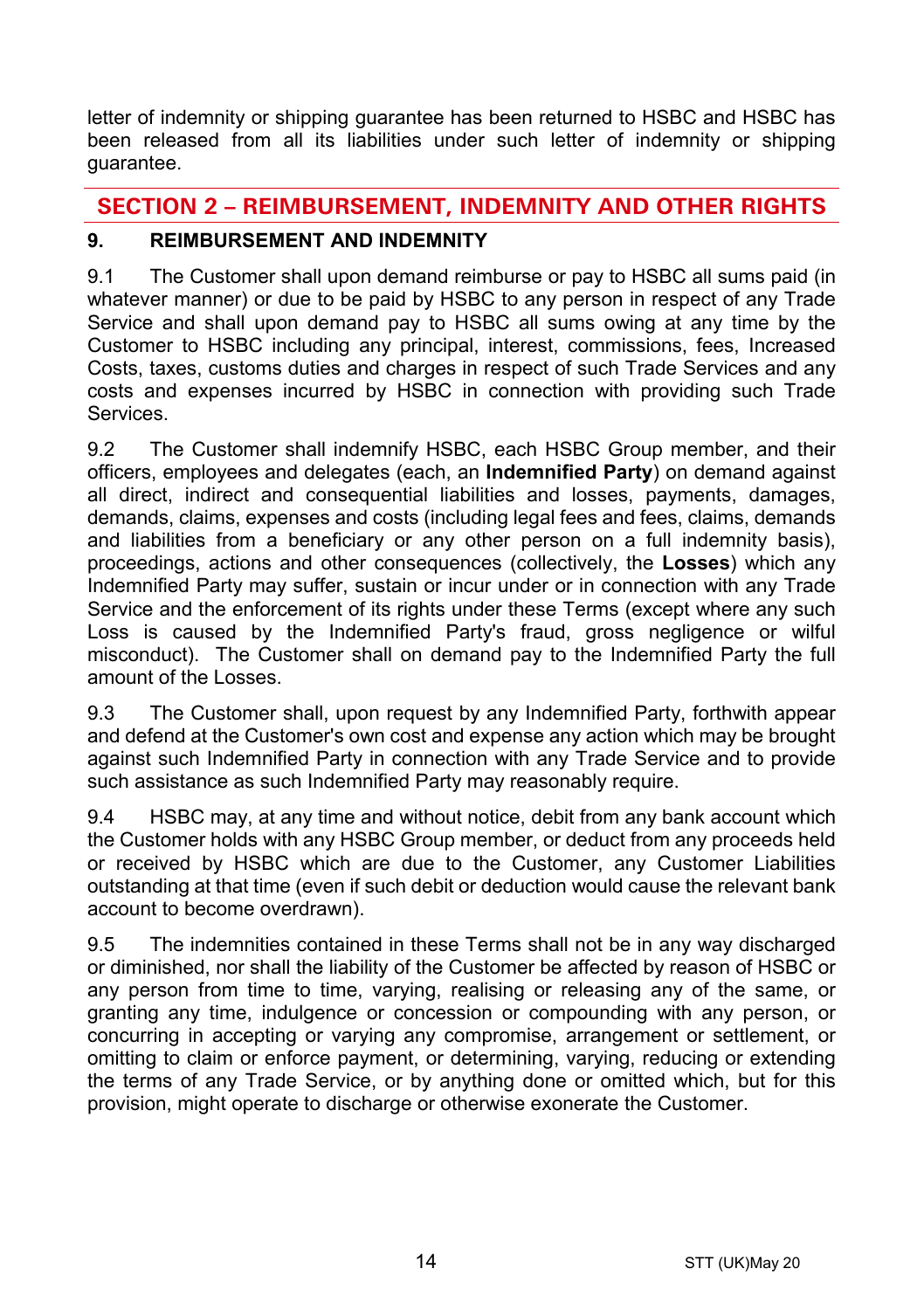# <span id="page-14-1"></span>**10. CASH COLLATERAL**

10.1 The Customer shall upon demand pay to such bank account as HSBC may direct cash cover in an amount sufficient to cover the Customer Liabilities or such lesser amount if agreed by HSBC (such amount paid, being **Cash Collateral**).

10.2 If required by HSBC, the Customer will grant to HSBC, in form and substance satisfactory to HSBC, a security interest which is customary in the Governing Jurisdiction in respect of the bank account and such Cash Collateral, and the Customer shall undertake any filing, registration, recording or enrolment of such security interest for it to be perfected and enforceable against the Customer and shall pay any related fees.

10.3 HSBC may, at any time without notice or demand, apply (whether by way of set-off, transfer or otherwise) any or all Cash Collateral towards the payment of any Claim, the repayment of any Trade Finance Loan and/or the satisfaction of any or all other Customer Liabilities.

10.4 Unless HSBC otherwise agrees:

(a) Cash Collateral shall not constitute a debt owed by HSBC to the Customer or any other person and shall not be repayable or refundable (in whole or in part) by HSBC to the Customer or any other person, in each case, until and unless HSBC is satisfied that all the Customer Liabilities have been unconditionally and irrevocably paid and discharged in full; and

(b) no interest shall accrue on Cash Collateral.

10.5 The Customer shall not create or permit to subsist any mortgage, charge, pledge, lien or other security interest or encumbrance over the Cash Collateral, or any bank account in which such Cash Collateral is held (except for any security in favour of HSBC) or assign, transfer or otherwise deal with the same.

## <span id="page-14-0"></span>**11. PLEDGE**

11.1 The Customer will pay to HSBC on demand all Customer Liabilities.

11.2 The Customer hereby, to the extent permissible, pledges to HSBC as a continuing security for the Customer Liabilities all Documents and Goods which are at any time in actual or constructive possession or control of HSBC or held on trust for, or to the order of, HSBC whether for custody, collection, security, the making of a Claim or any other reason and whether or not in the ordinary course of banking business and whether in the Governing Jurisdiction or elsewhere.

11.3 To the extent required by HSBC, the Customer shall do all acts (including entering into such further documents) to create, evidence and give the full effect of a pledge over the Documents and Goods as security for the Customer Liabilities.

11.4 If, in the Governing Jurisdiction a pledge (or its equivalent) is required to be registered, filed or otherwise publicly recorded for it to be enforceable, upon request of HSBC the Customer shall take all reasonable action to so register, file and/or record such pledge (including making payment of any related fees).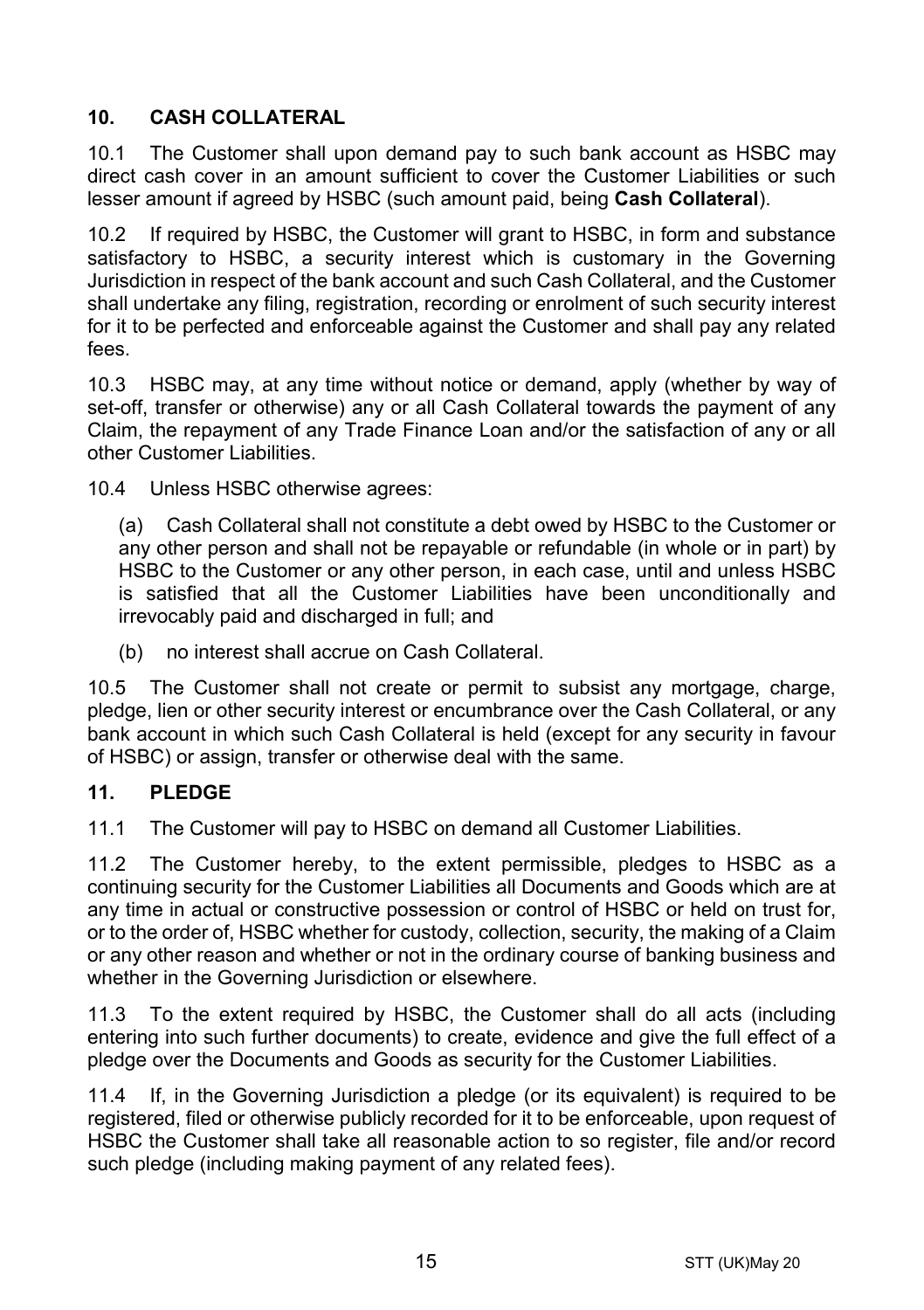11.5 Any restriction on the right of consolidating securities shall not apply to the pledge under this Clause [11.](#page-14-0)

11.6 The risk in any Documents and Goods pledged shall remain with the Customer and neither HSBC nor any other HSBC Group member shall be responsible for any loss or damage or depreciation in value of any Documents or Goods held by HSBC as security.

11.7 If:

(a) the Customer fails to pay any Customer Liabilities when due or demanded;

(b) the Customer does not comply with any other provision of these Terms;

(c) any representation made by the Customer under these Terms is or proves to have been incorrect when made or deemed to have been made;

(d) the Customer is unable or admits inability to pay its debts as they fall due or the Customer is or is deemed to be insolvent or bankrupt under the laws of its jurisdiction of establishment and/or incorporation (as applicable); or

(e) the Customer enters into or becomes subject to a reorganisation, a composition or other arrangement with one or more creditors, a winding-up, or any other form of bankruptcy or insolvency process or proceeding,

HSBC may enforce its pledge and may, without demand, notice, legal process or any other action with respect to the Customer or any other person, realise, sell, negotiate or otherwise dispose of all or some of the Documents and the Goods at any time and in any way which it deems expedient free from any restrictions and claims and HSBC shall not be liable for any loss arising out of such realisation, sale, negotiation or disposal.

11.8 All monies received, recovered or otherwise realised by HSBC following the enforcement of the pledge may be credited to a separate interest-bearing suspense account for so long as HSBC determines in order to preserve HSBC's rights towards discharge of the whole of the Customer Liabilities.

## **12. TRUST RECEIPTS**

12.1 Whilst any Customer Liabilities remain outstanding in respect of any Trade Service provided in relation to any Documents or Goods, if any such Documents or Goods are held by or released to the Customer or to its order, the Customer:

(a) will hold such Documents and Goods (and the proceeds of sale and/or any insurance) on trust for HSBC (or, if a trust is not recognised and enforceable, hold to the order of HSBC) exclusively for the purpose agreed between HSBC and the Customer from time to time in respect of the Trade Service being provided;

(b) will keep such sale and/or insurance proceeds, and store such Goods, separate from any other property of the Customer and capable of being identified;

(c) confirms that such Documents and Goods will continue to be subject to the pledge in Claus[e 11](#page-14-0) (*[PLEDGE](#page-14-0)*) but at the risk of the Customer;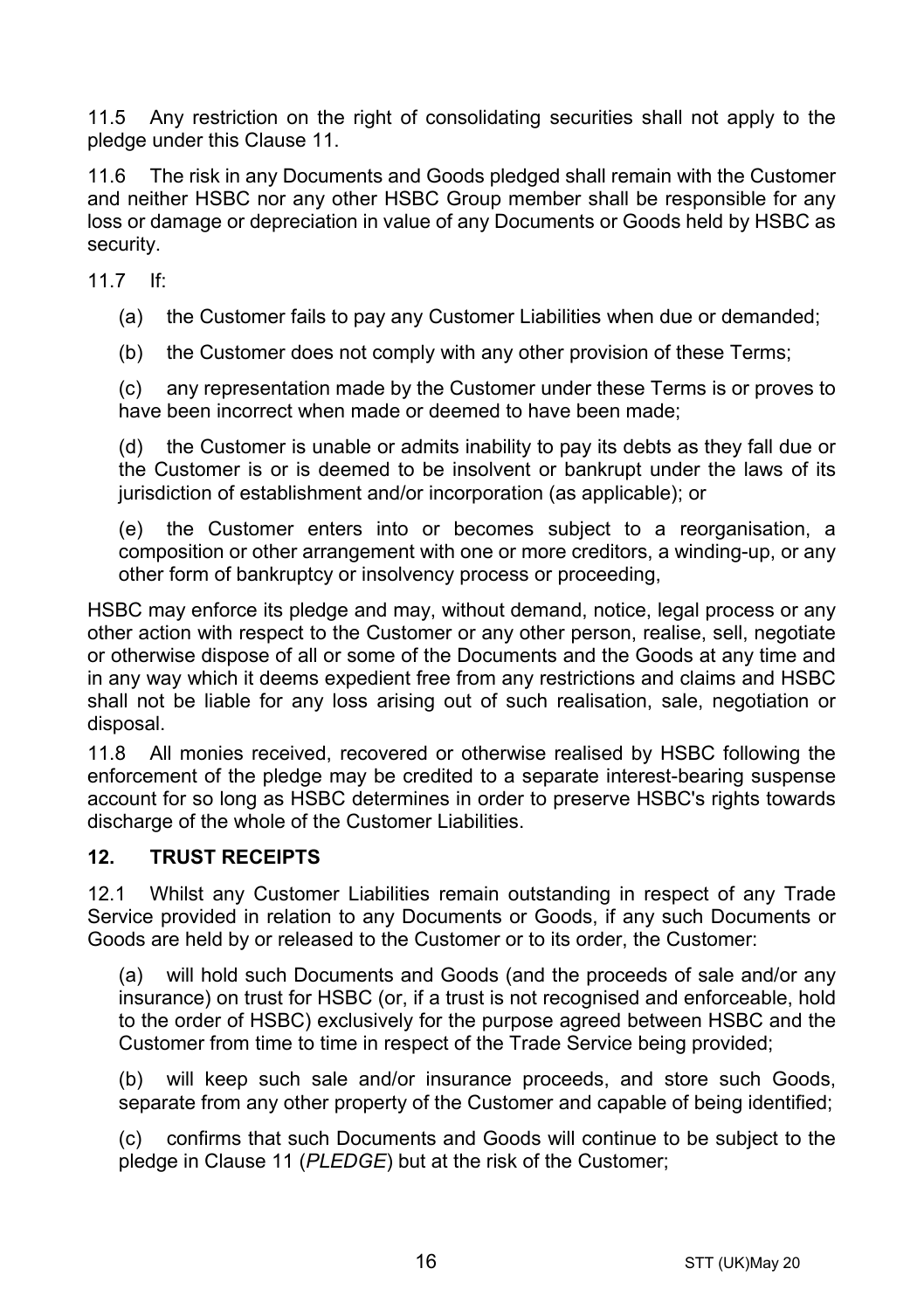(d) will, at the request of HSBC, execute and deliver to HSBC trust receipts in form and substance satisfactory to HSBC together with any other documentation HSBC may require;

(e) will comply promptly and fully with any instructions or request which HSBC may give to the Customer in relation to such Documents and Goods;

(f) will, upon receipt, promptly pay to HSBC the proceeds of sale and/or insurance of the Goods; and

(g) acknowledges that HSBC may at any time take possession and dispose of the Goods, Documents and/or sale and/or insurance proceeds of the Goods.

## **13. SET-OFF**

13.1 HSBC may, at any time and without notice, combine or consolidate all the bank accounts of the Customer held with HSBC and/or set-off any Customer Liabilities against any obligation owed by HSBC to the Customer (including in respect of any Cash Collateral, or proceeds received or held by HSBC), regardless of the place of payment, booking branch or currency of either obligation.

13.2 To effect any set-off HSBC may convert to a currency any amount which is in a different currency at the relevant Exchange Rate.

13.3 If any Customer Liabilities are unliquidated or unascertained, HSBC may apply or set off an amount estimated by it in good faith to be the amount of that liability.

## **14. SUPPLEMENTARY RIGHTS**

14.1 HSBC's rights under these Terms are to be in addition to and are not to be in any way prejudiced or affected by any one or more other indemnities, guarantees, securities or other obligations which HSBC may now or subsequently hold whether from the Customer or any other person.

14.2 HSBC may enforce its rights under these Terms or in respect of any other indemnities, guarantees, securities or other obligations which HSBC may now or subsequently hold whether from the Customer or any other person in any order it chooses and the Customer waives any rights it may have which provide otherwise.

# **SECTION 3 – FEES AND PAYMENTS**

## <span id="page-16-0"></span>**15. FEES, COMMISSION, INTEREST AND CHARGES**

15.1 Unless otherwise agreed in writing with the Customer:

(a) fees and other charges (other than interest and commission) shall be payable by the Customer to HSBC in respect of each Trade Service at the rates, in the amounts, and at the times agreed in the relevant Application, Facility Agreement or Tariff Book or as otherwise in accordance with HSBC's standard practices;

(b) interest shall be payable by the Customer to HSBC upon demand in respect of any Trade Finance Loan or Finance, shall accrue on the amount of such Trade Finance Loan or Finance for the period from the date HSBC provides such Trade Finance Loan or Finance to the date such Trade Finance Loan or Finance is repaid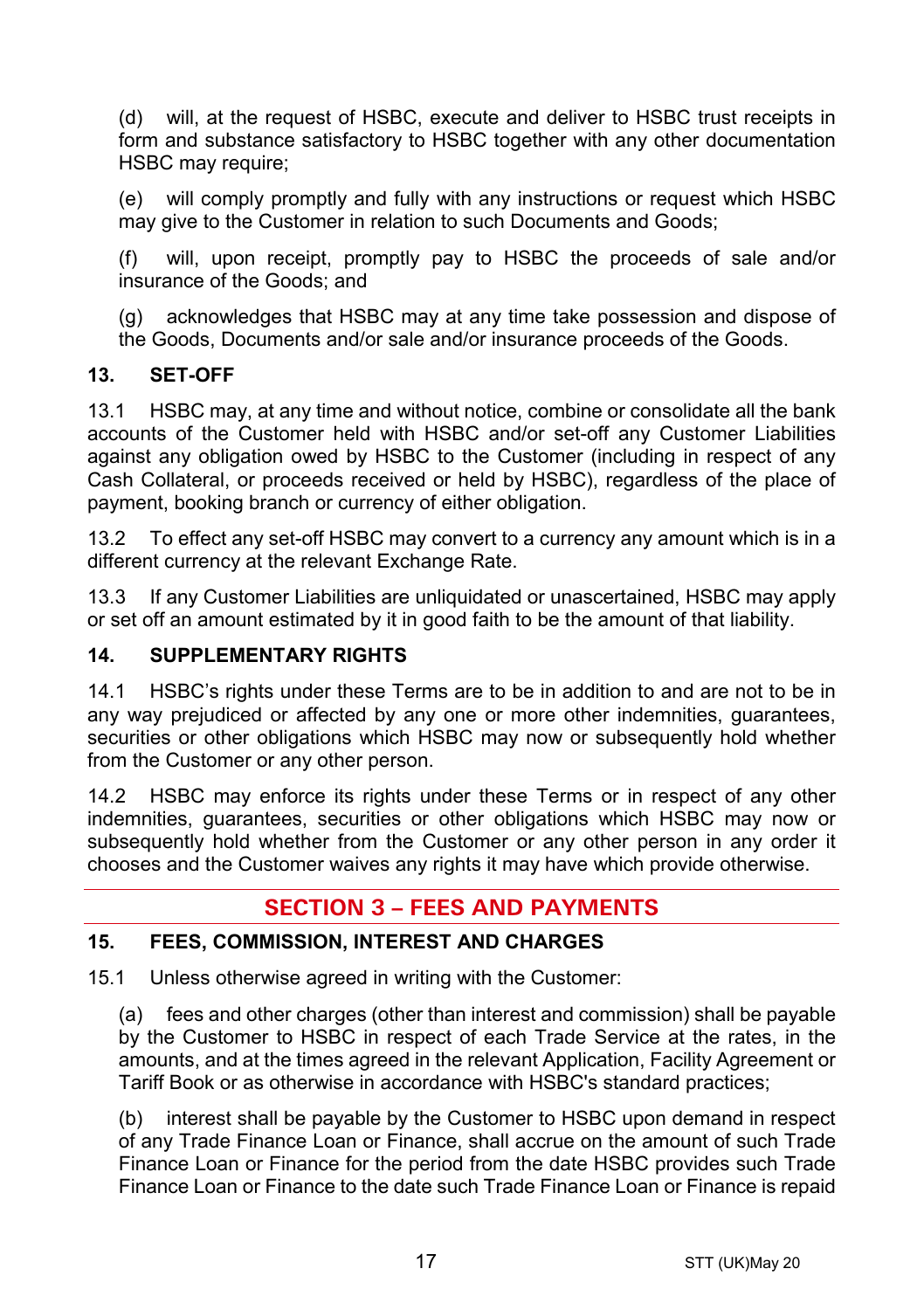or settled in full, and shall be calculated by reference to the rates agreed in the relevant Application, Facility Agreement or Tariff Book or as otherwise in accordance with HSBC's standard practices;

(c) interest shall be payable by the Customer to HSBC upon demand in respect of any Claim paid by HSBC, shall accrue on the amount of the Claim for the period from the date HSBC pays such Claim to the date the Customer Liabilities resulting from such Claim are reimbursed in full, and shall be calculated by reference to the rates agreed in the relevant Application, Facility Agreement or Tariff Book or as otherwise in accordance with HSBC's standard practices; and

(d) commission shall be payable by the Customer to HSBC upon demand in respect of any Documentary Credit or Instrument and shall be calculated by reference to the face value of such Documentary Credit or Instrument and the rates agreed in the relevant Application, Facility Agreement or Tariff Book or as otherwise in accordance with HSBC's standard practices.

15.2 Any fee, interest or commission accruing in respect of a Trade Service will accrue from day to day and is calculated on the basis of the actual number of days elapsed and a year of 365 days or, in any case where the market practice in the relevant Governing Jurisdiction differs, in accordance with that market practice.

15.3 Any fee, commission, interest or charge payable by the Customer to HSBC is non-refundable.

15.4 If the Customer fails to pay any amount payable by it under these Terms on its due date, default interest shall accrue on the overdue amount from the due date up to the date of actual payment (both before and after judgment) at the rate agreed in the relevant Application, Facility Agreement or Tariff Book or as otherwise in accordance with HSBC's standard practices.

## **16. PAYMENTS**

16.1 Payments by the Customer shall be made to HSBC in immediately available, freely transferable, cleared funds and as specified by HSBC, without any set-off, counterclaim, withholding or conditions of any kind unless compelled by law.

16.2 All amounts paid or payable to HSBC in respect of any Trade Service are expressed on a Tax-exclusive basis. The Customer must pay any relevant Tax (as necessary) on any amount that the Customer is required to pay HSBC.

16.3 If any deduction or withholding is required by law (including on account of any Tax), the Customer must:

(a) increase the sum payable so that, after making the minimum deduction or withholding required, HSBC will receive and be entitled to retain a net sum at least equal to the sum that HSBC would have received had that deduction or withholding not been made; and

(b) within 30 days of such payment, forward to HSBC the confirmation in writing from the relevant tax authority evidencing receipt by the relevant tax authority of that deduction or withholding.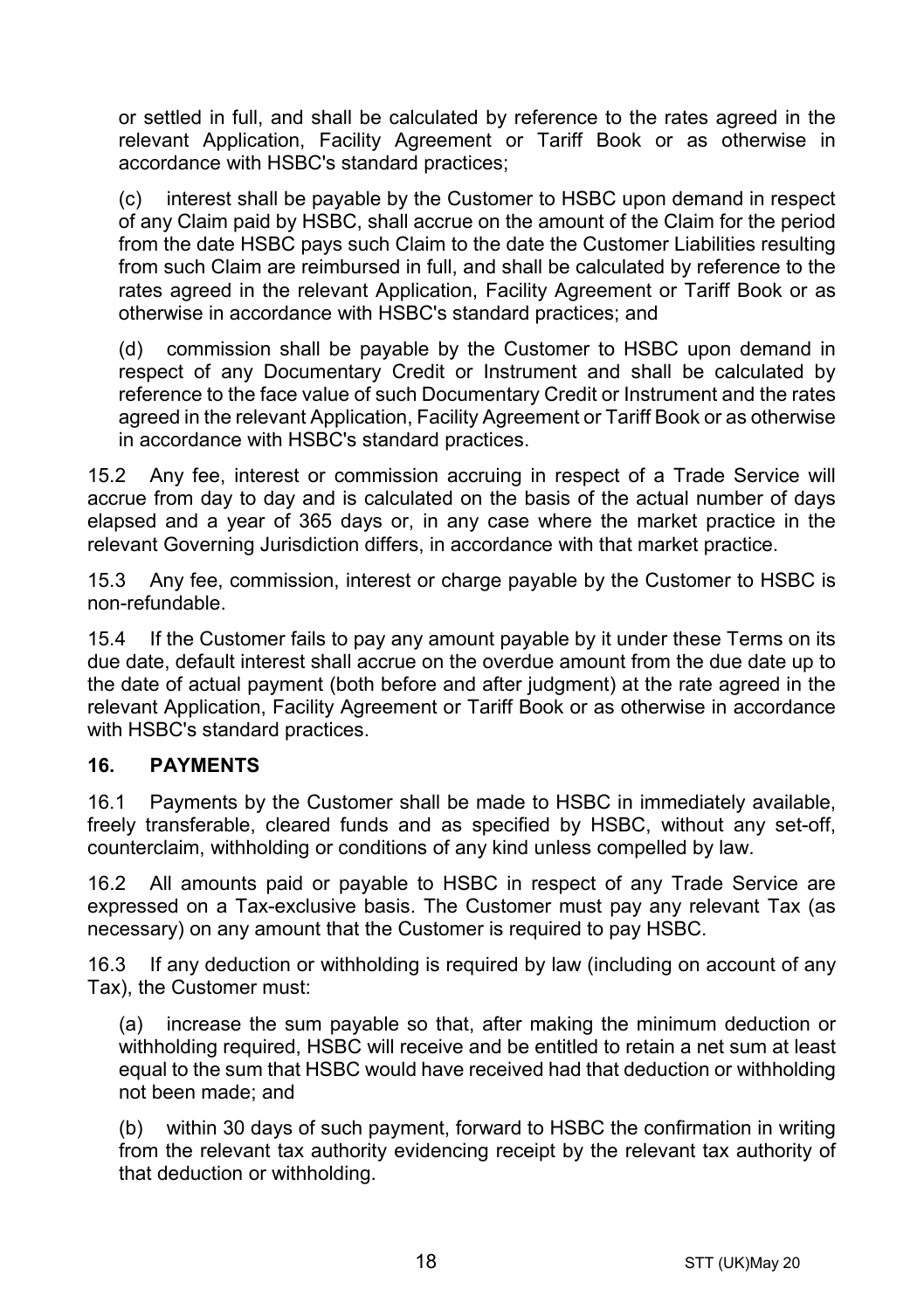16.4 Unless HSBC agrees otherwise, each payment by the Customer to HSBC shall be made in the currency of the relevant Customer Liability for which that payment is being made and the Customer waives any right it may have in any jurisdiction to pay such payment in another currency. If HSBC receives a payment from the Customer or any other person in a currency which is not the currency in which that payment was due or if any Cash Collateral needs to be converted into another currency so that HSBC may apply it to satisfy any outstanding Customer Liabilities in another currency, HSBC shall undertake that conversion using the relevant Exchange Rate (or, if applicable, pursuant to the terms of any hedging agreement that the Customer and HSBC may have entered into for these purposes). Where HSBC undertakes any currency conversion permitted by these Terms, the Customer shall indemnify HSBC for any cost, loss or liability incurred by HSBC in undertaking the conversion.

16.5 If any payment due from the Customer, or any order, judgment or award given or made in relation to any payment due from the Customer, has to be converted into another currency for the purpose of making or filing a claim or proof against the Customer or any other person, or obtaining or enforcing an order, judgment or award, the Customer shall indemnify HSBC against any cost, loss or liability arising out of or as a result of the conversion.

16.6 Any notice from, or determination by, HSBC of a rate or amount under these Terms, a Trade Service or any document referred to in these Terms shall (unless it contains an obvious error) be conclusive evidence of that rate or amount. In any legal proceedings connected with these Terms and/or a Trade Service, the account entries of HSBC are prima facie evidence of the matters to which they relate.

16.7 Any moneys paid to HSBC in respect of the Customer Liabilities may be applied in or towards satisfaction of the same or credited to a separate suspense account for so long as HSBC determines in order to preserve HSBC's rights towards discharge of the whole of the Customer Liabilities.

16.8 Moneys received by HSBC shall be applied by it (unless otherwise mandatorily required by law):

(a) first, in discharging all costs, fees and expenses (including legal fees) owing by the Customer to HSBC;

(b) second, in or towards the discharge of any interest or other amounts (not being principal) owing to HSBC; and

(c) thirdly in or towards the discharge of any principal owing by the Customer to HSBC.

16.9 If any moneys paid to HSBC in respect of the Customer Liabilities are required to be repaid by virtue of any law relating to insolvency, bankruptcy or liquidation or for any other reason, HSBC may enforce these Terms and the relevant Trade Service as if such moneys had not been paid.

16.10 Any sums that would fall due on a day other than a Business Day will be due on the next Business Day. In such event, interest and commission calculations will be adjusted accordingly.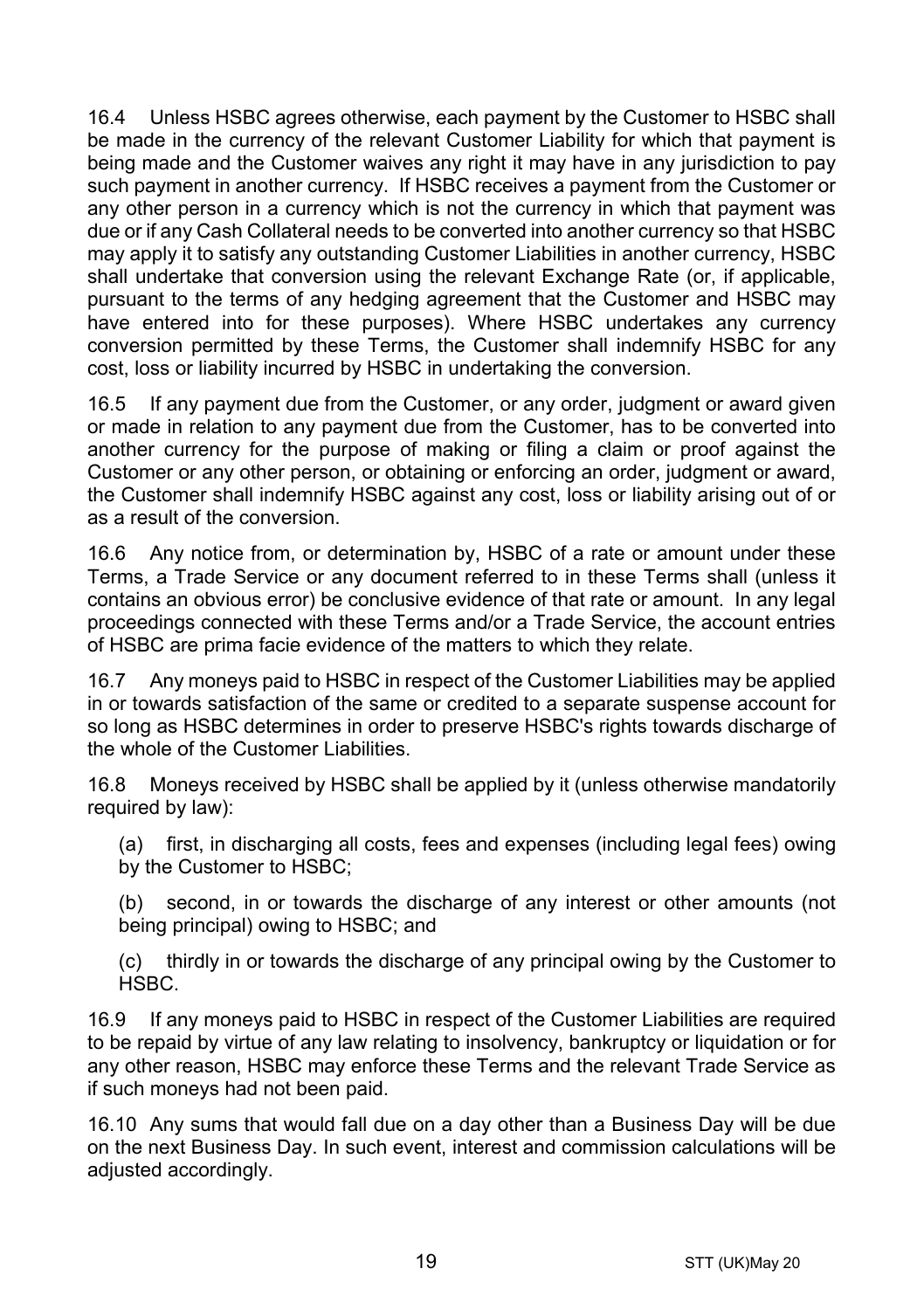16.11 If any amount to be paid by the Customer to HSBC in connection with a Trade Service is calculated by reference to a published benchmark interest rate (such as a central bank reference rate) and that rate is less than zero per cent at the time of calculation, such rate shall be deemed to be zero per cent.

# **SECTION 4 – REPRESENTATIONS, UNDERTAKINGS AND SANCTIONS**

## **17. REPRESENTATIONS AND WARRANTIES**

17.1 In addition to other representations and warranties made by the Customer to HSBC, the Customer represents and warrants to HSBC that:

(a) it is duly established and/or incorporated under the laws of its jurisdiction of establishment and/or incorporation (as applicable), is validly existing and has full power to carry on its business as now being conducted, to own its assets and to enter into and perform its obligations under these Terms, and shall promptly notify HSBC of any change to its constitution or existence;

(b) the obligations expressed to be assumed by it in these Terms and in each Trade Transaction which it may enter into from time to time are legal, valid, binding and enforceable obligations;

(c) all authorisations, consents, approvals, resolutions, licences, exemptions, filings, notarisations or registrations required or desirable to enable it lawfully to enter into, exercise its rights and comply with its obligations under these Terms and each Trade Transaction have been obtained or effected and are in full force and effect;

(d) these Terms and each Trade Transaction which it may from time to time enter into do not and will not conflict with its constitutional documents or any agreement or instrument binding upon it or any of its assets or constitute a default or termination event (however described) under any such agreement or instrument;

(e) each Trade Service requested by or for the Customer relates to a genuine Trade Transaction as described in the documents pertaining to such Trade Transaction and all documents and information (including in any Application) provided by the Customer to HSBC in relation to each Trade Service or these Terms is/are complete, accurate, genuine and valid;

(f) it has not taken any corporate action, or any other steps and no legal proceedings have been commenced for its liquidation, judicial management, receivership, or any similar or analogous proceedings or for the appointment of a receiver and manager, judicial manager, liquidator or similar officer of it or of all or any material part of its assets or revenues;

(g) any Documents, Goods or proceeds of sale in which HSBC has or is purported to have an interest are free from any security interest(s) and encumbrance(s) (other than in favour of HSBC) and the Customer is the sole and beneficial owner of any such Documents, Goods or proceeds of sale;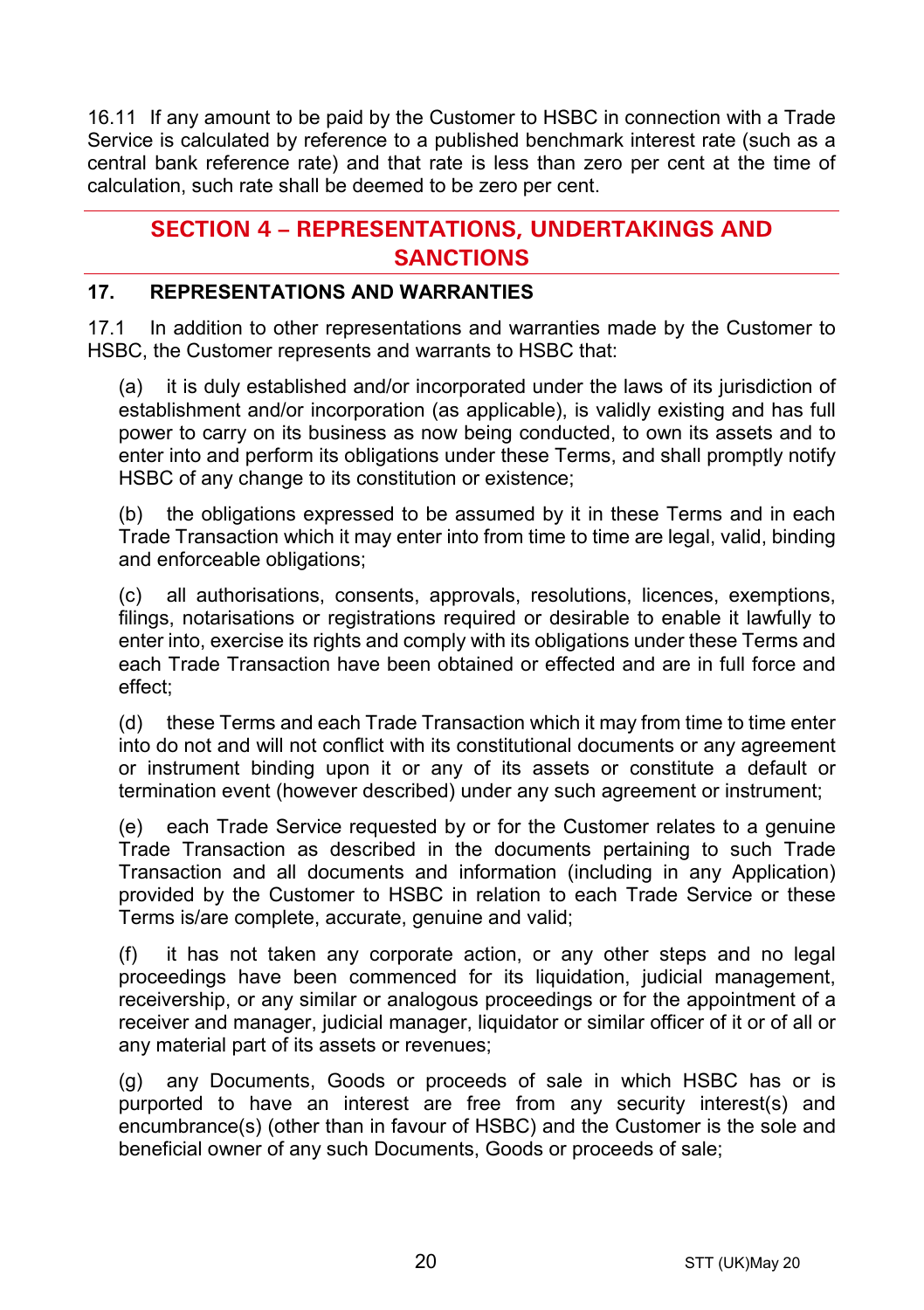(h) as at the date HSBC provides Finance to the Customer in respect of a Document or Documentary Credit, it is not aware of any dispute (actual, pending or threatened) in respect of that Document or Documentary Credit or the relevant Trade Transaction; and

(i) as at the date HSBC provides Finance to the Customer in respect of a Document or Documentary Credit or provides a Trade Finance Loan to the Customer, it has not received any financing in respect of that Document, Documentary Credit or the relevant Trade Transaction from any person other than HSBC.

17.2 All representations and warranties in these Terms are deemed to be made on each day (a) an Application is made and is being processed, (b) any Trade Service is outstanding and (c) any Customer Liabilities remain outstanding.

17.3 The Customer acknowledges that HSBC will rely on any representations and warranties made by the Customer including when HSBC assesses whether or not to provide a Trade Service to the Customer.

17.4 The Customer shall promptly notify HSBC on becoming aware of any representation or warranty becoming untrue, or the Customer being unable to make any representation or warranty when repeated.

#### **18. UNDERTAKINGS**

#### **General Undertakings**

18.1 The Customer shall at the request of HSBC:

(a) provide HSBC with such information concerning a Trade Transaction (including copies of sale contracts, purchase order and invoices), Documents and Goods and any proposed sale of Goods as HSBC may require and promptly notify HSBC if any Trade Transaction is cancelled or terminated for any reason or if any material dispute arises in respect of a Trade Transaction;

(b) provide HSBC with such information regarding the financial condition, assets and operations of the Customer and its affiliates as HSBC may reasonably require;

(c) provide HSBC with any information required by HSBC to satisfy its "*know your customer*" or similar identification procedures;

(d) keep HSBC informed of the whereabouts of the Goods and of any change in the condition, quality or quantity of the Goods;

(e) co-operate fully with HSBC and render to HSBC all assistance it requires in the collection and enforcement of any payments under or in connection with any Trade Service whether by legal proceedings or otherwise; and

(f) promptly do all such acts or execute all such documents at its own cost as HSBC may specify:

(i) for the purpose of the creation, perfection, protection or maintenance of any interest conferred or intended to be conferred on HSBC by, pursuant to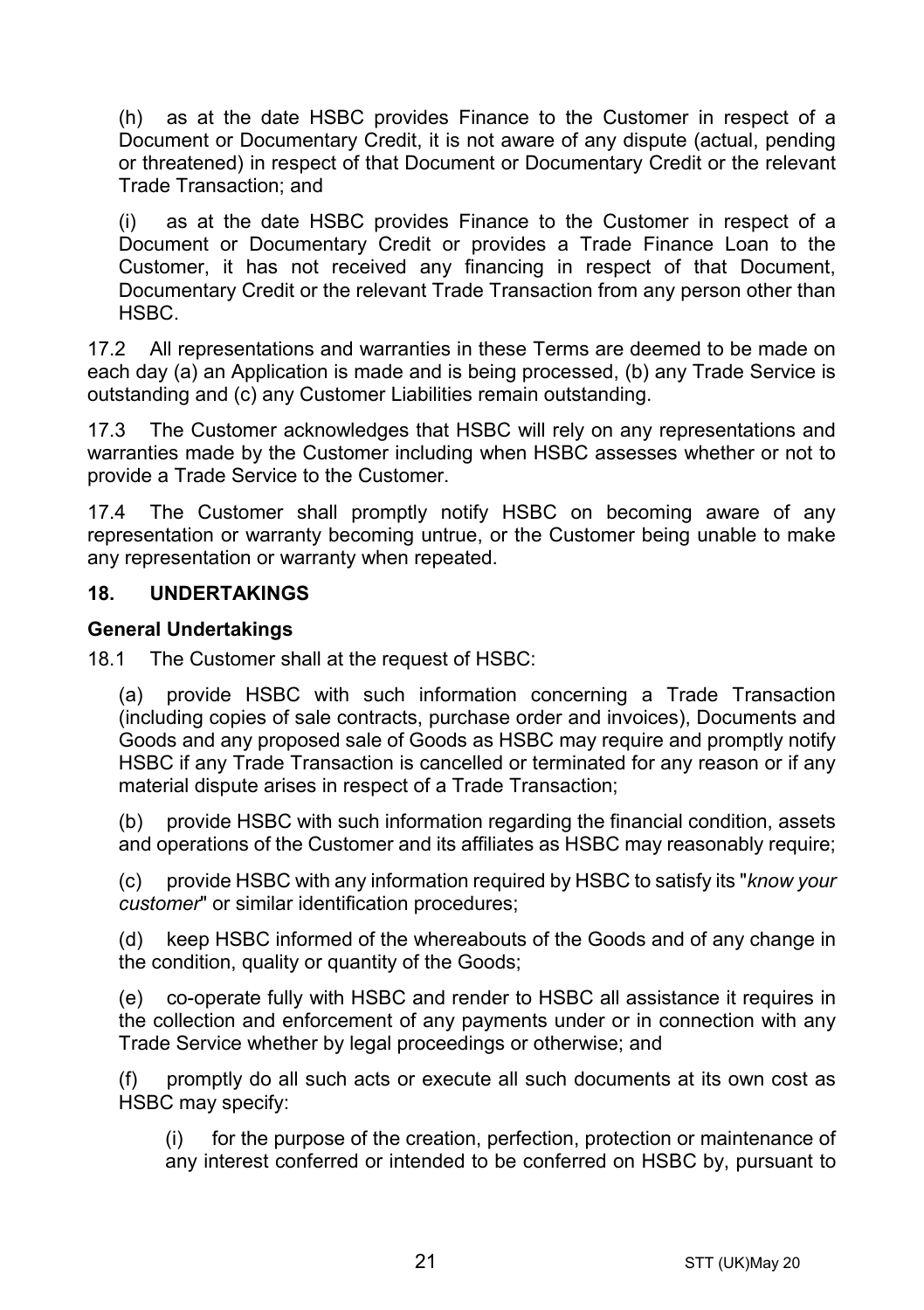or in connection with these Terms (including in respect of any Cash Collateral, Documents, Goods or sale proceeds);

(ii) for the exercise of any rights, powers and remedies of HSBC provided by, pursuant to or in connection with these Terms or by law; and

(iii) to facilitate the realisation by HSBC of any Documents or Goods in which HSBC is, or is intended to be, interested.

#### **Trade Service Undertakings**

18.2 The Customer shall, to the extent applicable to a Trade Service and/or where HSBC has or is purported to have an interest in the relevant Documentary Credit, Documents, Goods or proceeds of sale referred to:

(a) ensure that the Documentary Credit, Documents, Goods or proceeds of sale (as applicable) are free from any mortgage, charge, pledge, lien or other security interest, encumbrance or claim except for any trust, pledge or other form of security in favour of HSBC or which has been expressly permitted by HSBC;

(b) for so long as the Customer has title to the Goods or if as a condition to the Trade Service the Customer is required to procure the insurance of the Goods:

(i) insure the Goods for such value against such insurable risks as is stipulated in the relevant condition or, in the absence of any such condition, as is customary for those Goods;

(ii) promptly following (and in any event within ten days of) the date of the Application for the relevant Trade Service, provide to HSBC copies of the relevant insurance policies; and

(iii) promptly notify HSBC of any claims made on the relevant insurance policies and direct the insurer to pay to HSBC all insurance proceeds in respect of the Goods;

(c) if so requested by HSBC:

(i) promptly arrange for HSBC's interest in the Goods to be endorsed on any relevant insurance policy; and

(ii) promptly submit claims in respect of the Goods to relevant insurer;

(d) promptly pay to HSBC all insurance proceeds received by it in respect of the Goods and, pending payment, hold such proceeds on trust for HSBC (or, if a trust is not recognised and enforceable, hold to the order of HSBC);

(e) promptly endorse all Documents in favour of HSBC, deposit all Documents with HSBC or to its order and note in its records the interest of HSBC in all Documents and the Goods;

(f) promptly pay all freight, warehouse, dock, transit and other charges, rent and all other costs of and in connection with the Documents and/or Goods;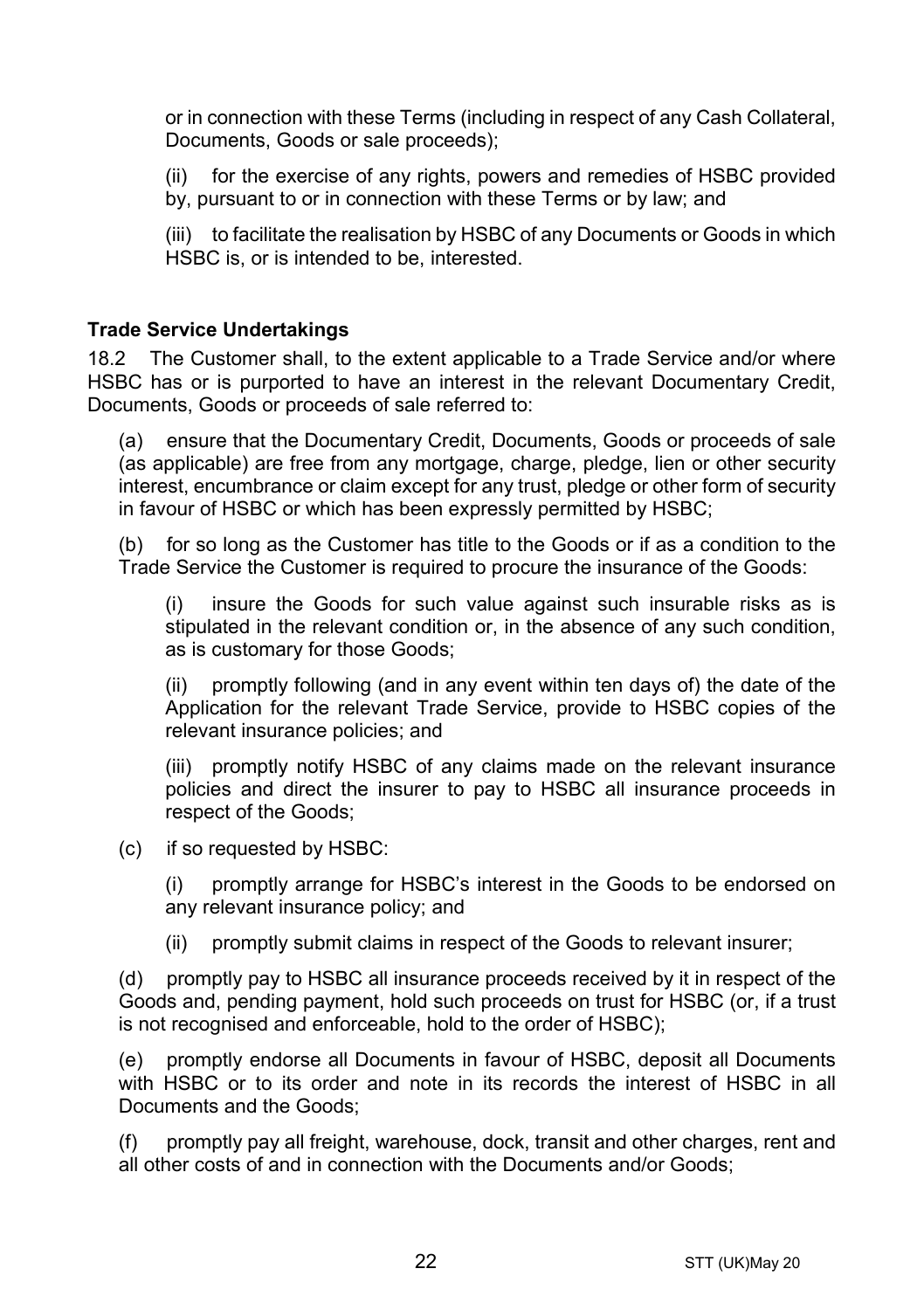(g) not permit the Goods to be processed or altered without the prior written consent of HSBC;

(h) not take any action, which might prejudice the value of the Goods or the effectiveness of any pledge or trust under these Terms;

(i) promptly inform HSBC of any event of which it becomes aware that may adversely affect the liability of a buyer to complete the purchase of the Goods or any change or deterioration in the state or quality or otherwise of the Goods;

(j) promptly inform HSBC if it becomes aware of any theft, fraud, illegal activity, loss, damage or other misuse of or in relation to any Goods or Documents;

(k) permit HSBC (or any delegate) access to any premises at which the Goods are stored or located for the purpose of inspecting, taking possession of, or otherwise protecting its interest in the Goods;

(l) not attempt to factor, transfer, sell, dispose of or otherwise deal with the Documents, Goods or proceeds of sale (as applicable), Documentary Credit (or any confirmation (whether given on a disclosed or undisclosed basis)), except as agreed between HSBC and the Customer from time to time in respect of the Trade Service(s) being provided;

(m) not present the Documents to any other bank, financial institution or similar type of financing entity or obtain any form of financing and/or borrowing in respect of the same Trade Transaction;

(n) not agree to any amendment to the Documentary Credit, SBLC or Document without the prior written consent of HSBC; and

(o) procure the prompt release of HSBC from any guarantee, indemnity or other commitment that HSBC may have provided in respect of the Documents or the Goods,

and HSBC (or any delegate) is authorised to take such steps and to make any payments, on behalf and at the cost of the Customer, to ship, collect, land, store, insure or inspect the Goods and/or to demand and collect any proceeds of sale.

#### <span id="page-22-0"></span>**19. COMPLIANCE WITH LAWS AND SANCTIONS**

19.1 The Customer represents and warrants that:

(a) neither the Customer nor any of its subsidiaries, directors, officers, employees, agents, or affiliates is a person or entity that is, or is owned or controlled by any person or entity that is:

(i) the subject of any sanctions issued, administered or enforced by the US Department of the Treasury's Office of Foreign Assets Control, the US Department of State, the United Nations Security Council, the European Union, Her Majesty's Treasury, the Hong Kong Monetary Authority or any other sanction issuing or enforcement body that may be applicable to HSBC, the Customer, a Trade Service or a Trade Transaction (the **Sanctions**); or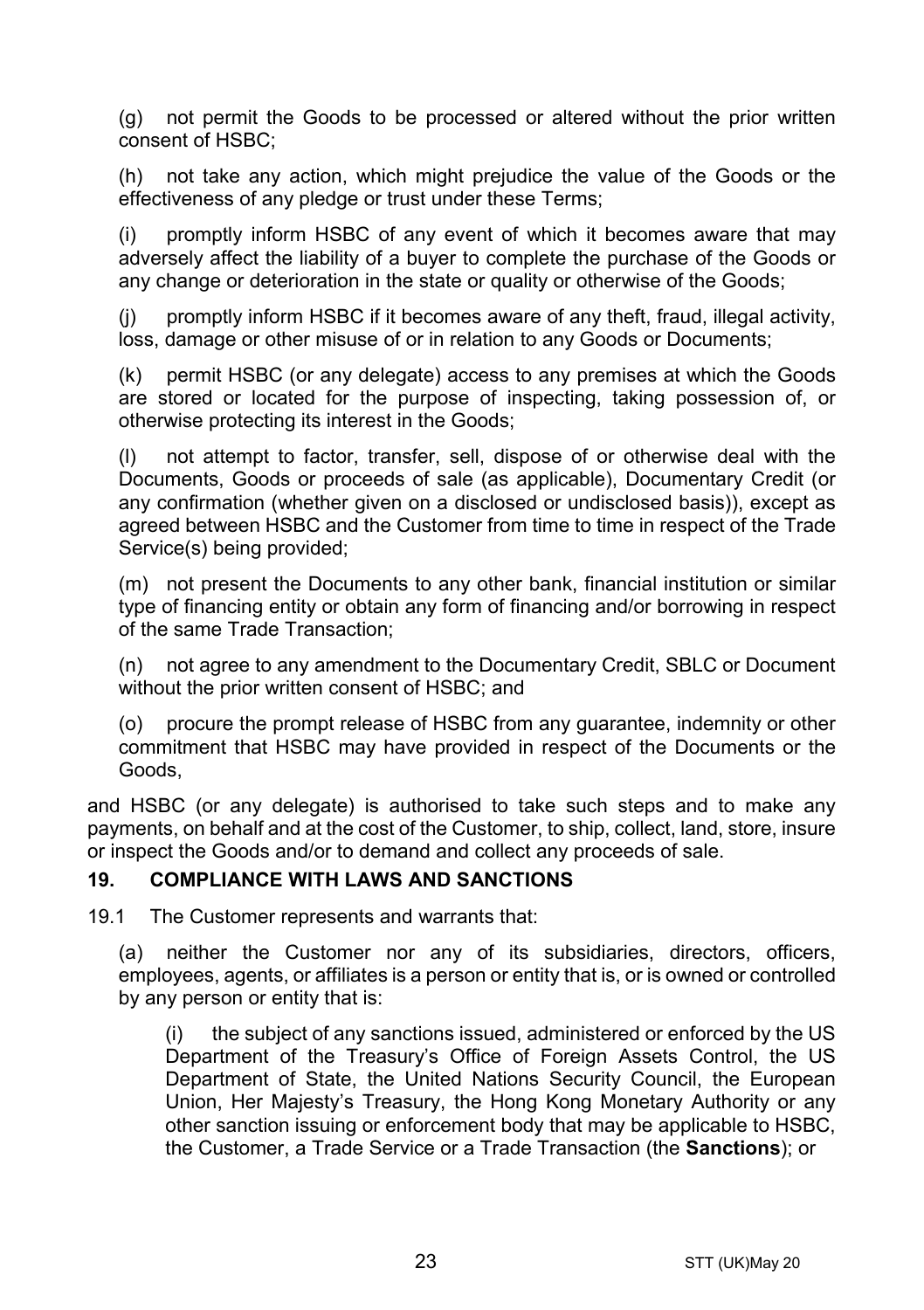(ii) located, organised or resident in a country or territory that is, or whose government is, the subject of Sanctions;

(b) any required import or export licenses applicable to each Trade Transaction have been obtained and, if the Customer is aware that HSBC may require an export license or other authorisation for the provision of the relevant Trade Service for the Customer, the Customer will notify HSBC prior to HSBC providing the Trade Service; and

(c) the Customer is compliant in all material respects with foreign and domestic laws and regulations pertaining to each jurisdiction in which it operates and to each Trade Transaction and the subject matter of such Trade Transaction including, if applicable, the shipment and financing of the goods described in such Trade Transaction or the associated documents.

19.2 The Customer acknowledges and agrees that:

(a) HSBC Group and its service providers are required to act in accordance with the laws and regulations of various jurisdictions, including those which relate to Sanctions, export controls and the prevention of money laundering, terrorist financing, bribery, corruption and tax evasion;

(b) at any time, HSBC may require the Customer to immediately provide to HSBC information related to any Trade Transaction, including the underlying contract or other documentation;

(c) HSBC may take, and may instruct other HSBC Group members to take, to the extent it is legally permitted to do so under the laws of its jurisdiction, any action (a **Compliance Action**) which it considers appropriate to act in accordance with Sanctions or domestic and foreign laws and regulations. Such Compliance Action may include:

(i) the interception and investigation of any payment, communication or instruction;

(ii) the making of further enquiries as to whether a person or entity is subject to any Sanctions or export control restrictions; and/or

- (iii) the refusal to:
	- (A) issue, renew, extend, transfer or assign a Trade Service;
	- (B) make payment of any Claim; or

(C) process a Trade Service or instruction that does not conform with Sanctions, export controls or domestic and foreign laws or regulations; and

(d) neither HSBC nor any HSBC Group member will be liable for any loss, damage, delay, or a failure of HSBC to perform its duties under these Terms or a Trade Service:

(i) arising out of or relating to any Compliance Action taken by HSBC, its service providers, or any HSBC Group member; and/or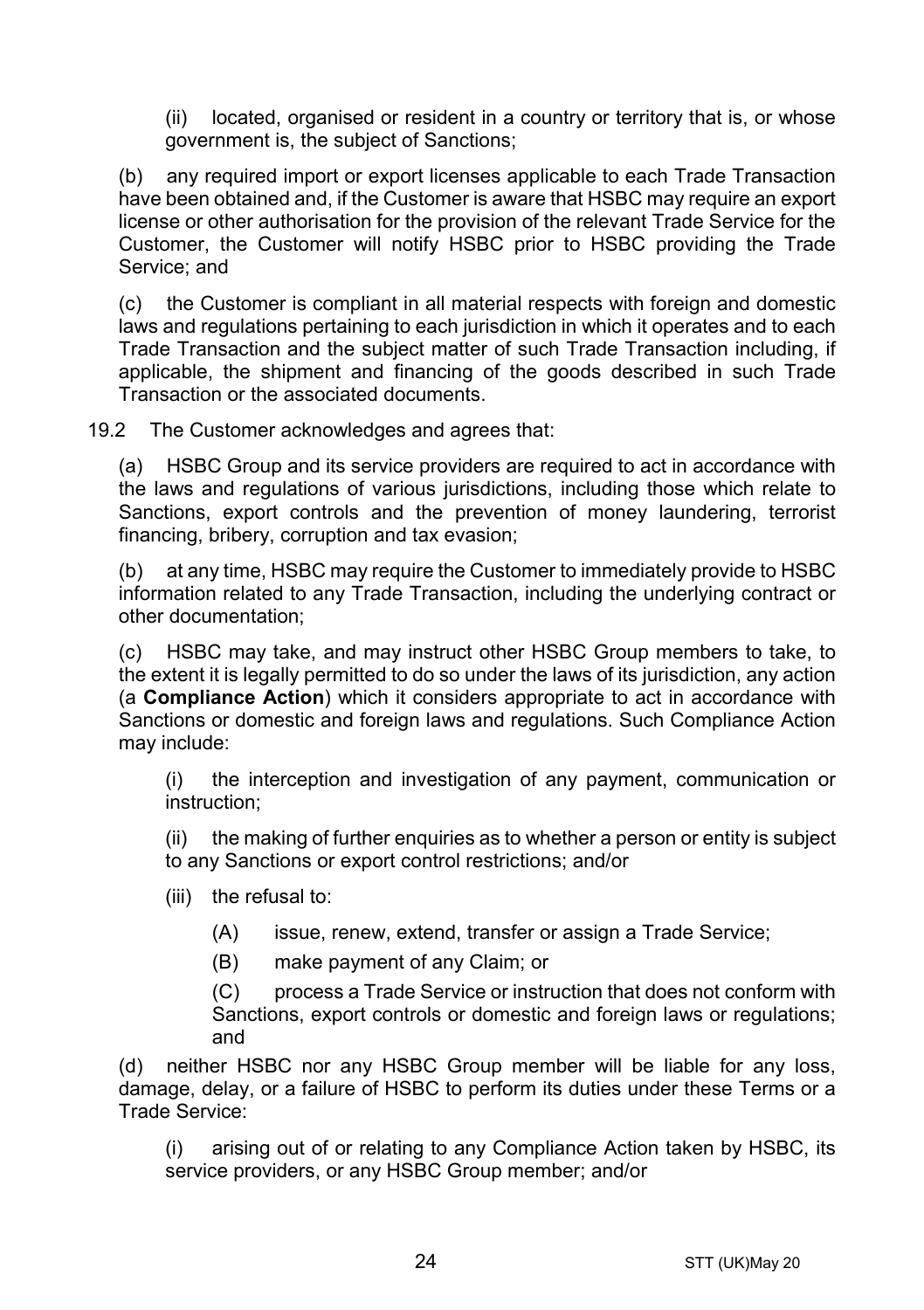(ii) being prevented from paying any Claim in respect of a Trade Service or sending or receiving any message or data or taking any other action in connection with any Trade Service because of an applicable law, regulation or ruling of any governmental agency.

# **SECTION 5 – INSTRUCTIONS AND ELECTRONIC PLATFORMS**

#### <span id="page-24-0"></span>**20. INSTRUCTIONS**

20.1 HSBC is authorised to accept, act and rely upon, and treat as valid and accurate:

(a) all communications, demands and instructions (including any Applications) given or purporting to be given by the Customer to HSBC (an **Instruction**);

(b) all communications and any Claims made or purported to be made by any person; and

(c) any documents provided to HSBC,

including, in each case, those made or given by way of or through a Platform, email, facsimile, telecopier, telex, cable, telephone or such other electronic means (in each case, an Electronic Means) and is under no obligation to enquire as to the authorisation or validity of any such Instruction, communication, Claim or Document.

20.2 The Customer acknowledges and accepts the risk that communications, Instructions, Claims and documents sent to or from HSBC by Electronic Means may be intercepted, monitored, amended, corrupted, contain viruses or be otherwise interfered with by third parties and acknowledges and agrees that HSBC is not responsible or liable to the Customer or any other person for, and the Customer waives any and all claims in respect of, any Losses arising from the same.

20.3 If the Customer communicates, gives an Instruction, makes a Claim or sends a document by Electronic Means, or instructs HSBC to permit a beneficiary or any other person to do the same, the Customer shall indemnify, and hold HSBC harmless from and against, any and all Losses that HSBC may incur (including in respect of any payment made where the relevant Instruction or Claim was unauthorised).

20.4 Where the Customer has made an Application for any Trade Service to be provided for the benefit of an affiliate of the Customer:

(a) the Customer agrees (and will procure the concurrent written agreement of its affiliate) that HSBC has no obligation to obtain instructions from the affiliate and HSBC can deal solely with the Customer on behalf of the affiliate;

(b) the definition of "Trade Transaction" shall be construed to refer to such affiliate rather than the Customer, and the definitions of "Documents" and "Goods" shall be construed accordingly;

(c) references in these Terms to the Customer presenting, handling, disposing, transferring, dealing with or using (however so described) the relevant Documents, Goods or proceeds of sale shall include the affiliate undertaking any such action;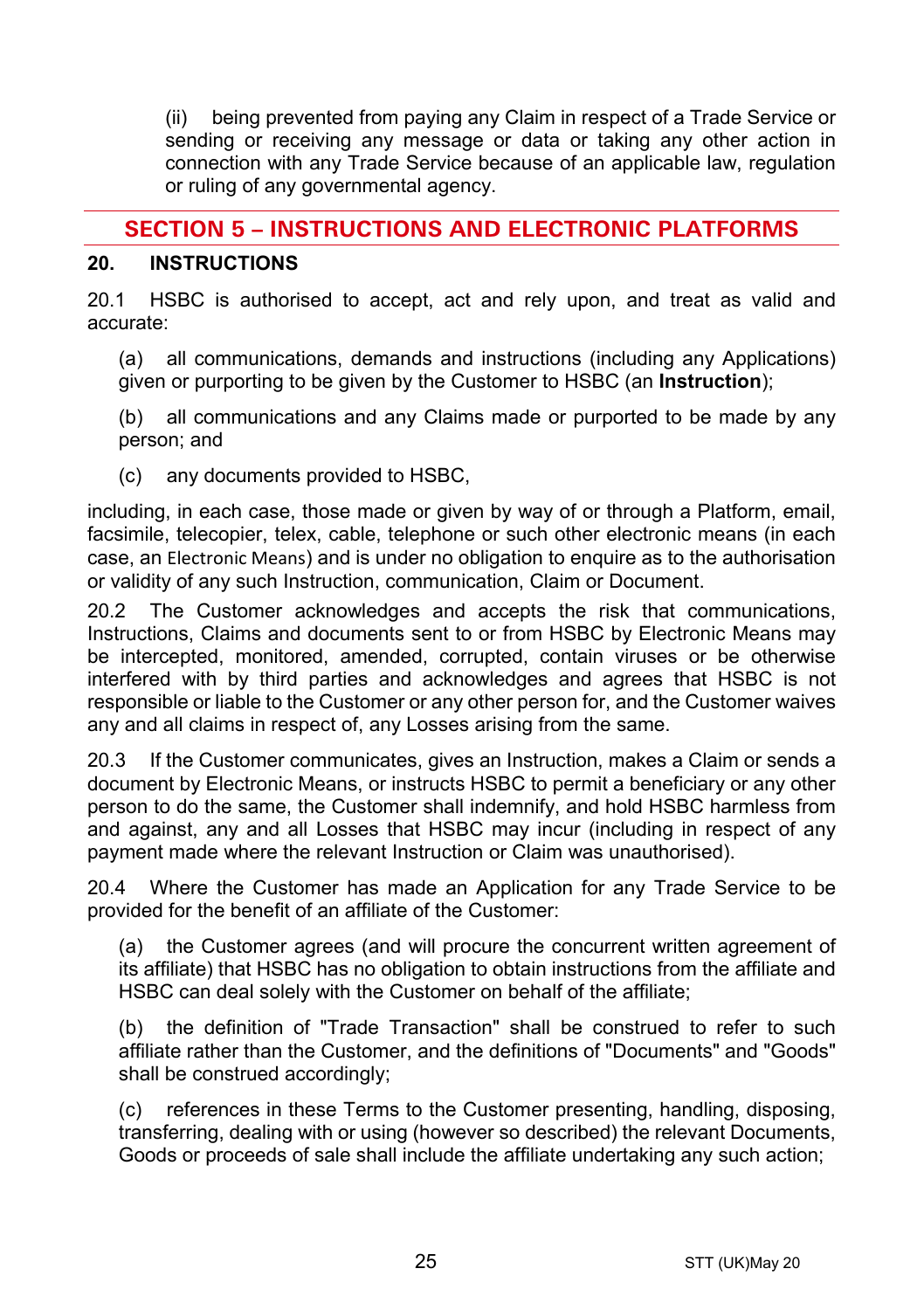(d) the Customer shall procure that the affiliate complies with all undertakings in these Terms in respect of the relevant Trade Transaction, Documents, Goods and proceeds of sale; and

(e) each representation in these Terms made by the Customer shall be made by the Customer for itself and on behalf of the affiliate or, where it can only be made in respect of the affiliate (due to factual circumstances), by the Customer for and on behalf of the affiliate.

20.5 HSBC has no obligation to:

(a) verify the identity or authority of any person communicating, giving an Instruction, making a Claim or providing a document by Electronic Means**;**

(b) verify the authenticity of any signature(s) (whether electronic or otherwise) on any communication made, Instruction given, Claim made or document provided by Electronic Means; or

(c) seek the Customer's prior approval before acting on any communication made, Instruction given, Claim made or document provided by Electronic Means,

however HSBC may, in its absolute discretion, take steps to ascertain the validity, authenticity and origin of any communication, Instruction, Claim or document (including requiring telephone verification of any Instructions) and take any steps that may be mandated by an External Provider and may, where it is unable to ascertain the validity, authority or origin of any communication, Instruction, Claim or document, delay or refuse to act upon any communication, Instruction, Claim or document or suspend or terminate any Trade Service at any time.

## **21. PLATFORMS**

21.1 The Customer acknowledges and agrees that:

(a) HSBC may rely on External Providers to provide Platforms so that HSBC can perform its obligations under these Terms (or any other applicable terms and conditions) and provide Trade Services;

(b) External Providers are independent from HSBC and may independently charge the Customer fees for use of their Platform and those fees are the sole responsibility of the Customer;

(c) HSBC's obligations under these Terms and any Trade Service shall be subject to HSBC's rights under External Terms and Conditions and the availability of any Platform provided by such External Providers;

(d) HSBC has no obligation to inform the Customer of, or provide the Customer with, any External Terms and Conditions;

(e) HSBC has no control over the electronic processes used by a Platform provided by an External Provider to process, handle and/or send data or messages;

(f) it shall inform HSBC of all External Terms and Conditions applicable to or any charges imposed by any Platform which it uses (or intends to use) in respect of any Trade Service and shall promptly notify HSBC of any changes; and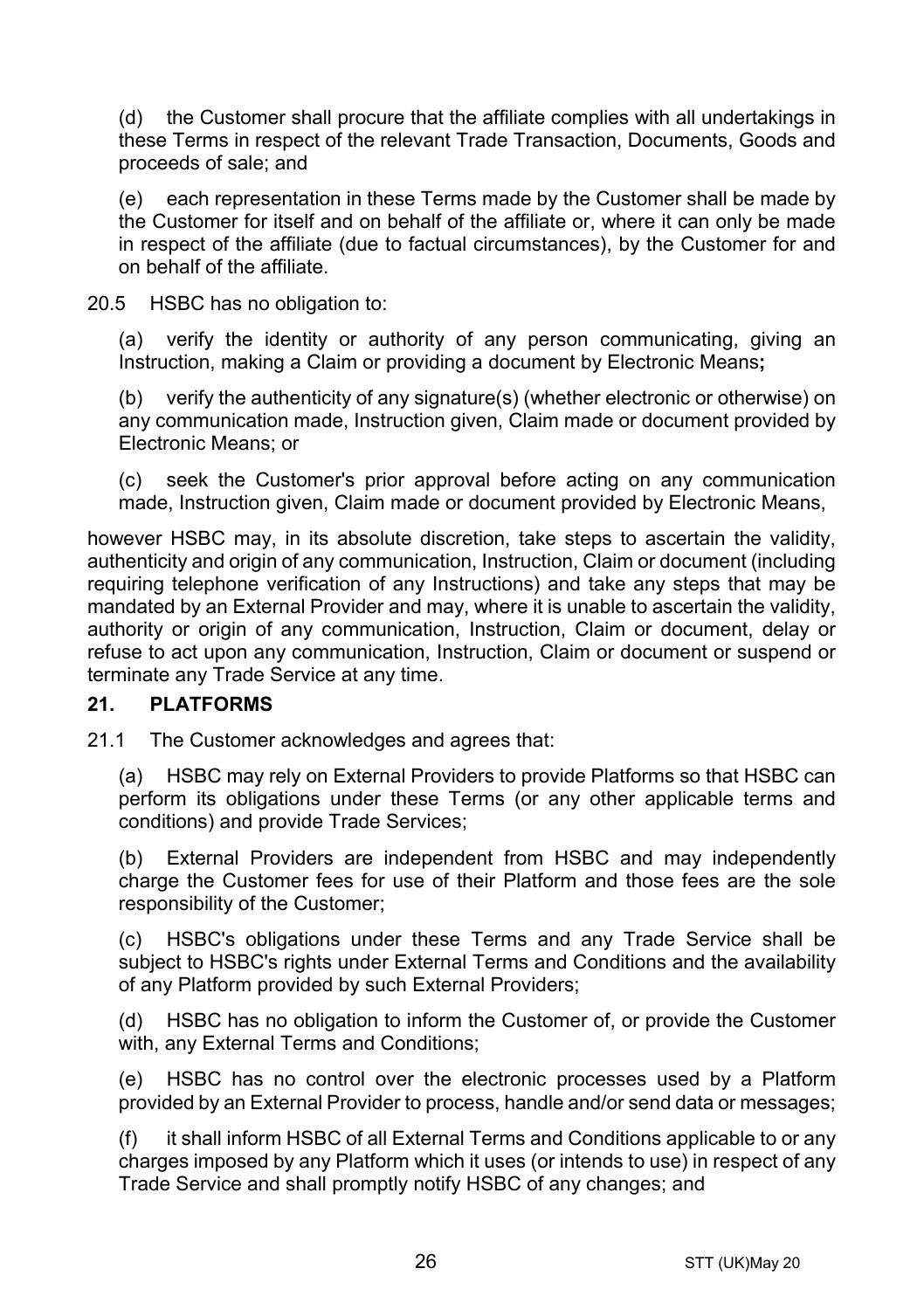(g) it shall promptly provide all information concerning any Platform used by the Customer that HSBC may reasonably request.

21.2 HSBC assumes no liability or responsibility to the Customer or to any other person for any loss or damage that is suffered or incurred as a result of:

(a) the unavailability of any Platform to the Customer, HSBC or any other person for any reason whatsoever; or

(b) the Customer's use of or connection with any Platform, any External Provider or the services provided by HSBC or any External Provider to the Customer involving any Platform.

#### 21.3 The Customer:

(a) shall comply with all security procedures of HSBC and each External Provider and any other reasonable requests HSBC or any External Provider may issue to the Customer regarding the security of any Platform, including instructions on steps to remedy any breach of security; and

(b) acknowledges and agrees that it is the Customer's responsibility to set up, maintain and regularly review all security arrangements concerning access to and use of each Platform and information stored on the Customer's computing and communications systems, and confirms that it has assessed the security arrangements of each Platform and has determined that they are adequate to protect the Customer's interests;

(c) shall take all reasonable precautions to prevent fraudulent or unauthorised use of or access to each Platform;

(d) shall ensure that neither the Customer nor its employees do anything which may result in the security of any Platform or the systems or security of HSBC being compromised; and

(e) shall notify HSBC, as soon as reasonably possible upon becoming aware, of any actual or attempted unauthorised access to any Platform or any unauthorised transaction or attempt to execute an unauthorised Instruction. This notification must be by telephone but must be followed by written notice within forty-eight hours of the telephone call.

# **SECTION 6 - OTHER**

## **22. LIMITATION ON LIABILITY**

<span id="page-26-0"></span>22.1 Neither HSBC nor any other HSBC Group member shall be liable for any loss, damages, payments, demands, claims, expenses or costs suffered or incurred by the Customer (or any of its affiliates) arising from or in connection with these Terms or any Trade Service other than where such loss, damage, payment, demand, claim, expense or cost arises as a direct result of HSBC's or such other HSBC Group member's gross negligence or wilful misconduct.

<span id="page-26-1"></span>22.2 Notwithstanding Clause [22.1,](#page-26-0) in no circumstance whatsoever will HSBC or any HSBC Group member be liable to the Customer (or any of its affiliates) for: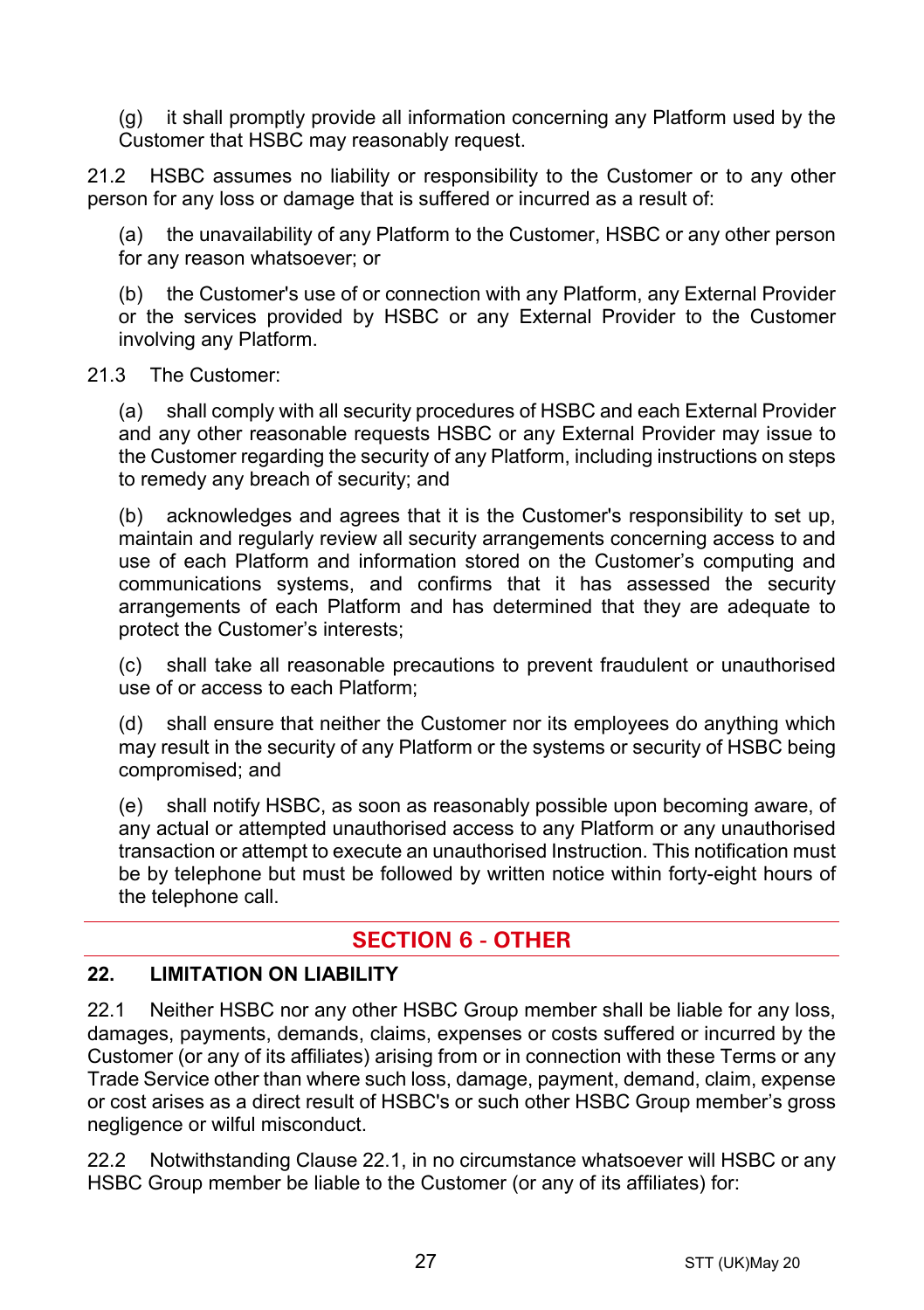- (a) any loss of business, profits or data; or
- (b) indirect, consequential or special loss or damage,

whether or not HSBC or any HSBC Group member has been advised of the possibility of such loss or damage.

22.3 Without limiting Clauses [22.1](#page-26-0) and [22.2,](#page-26-1) HSBC shall not be responsible or liable for, and the Customer waives all claims against HSBC in respect of:

(a) any act, omission, loss or delay relating to forwarding documents or payments to any person or correspondent bank, or any suspense, act, omission, insolvency or bankruptcy of any correspondent bank;

(b) any delay and/or loss in transit of any messages, letters or documents sent by mail, as an electronic communication, through a Platform or a telecommunication channel, or for any delay, mutilation or other errors arising in the transmission or delivery of any communications by third parties and the Customer acknowledges that, notwithstanding any contrary instruction, HSBC may send a document by any method that it considers appropriate;

(c) any delay in performing or failure to perform any of its obligations under these Terms due to any cause beyond its reasonable control, including, but not limited to, the failure, malfunction or unavailability of telecommunications, data communications and computer systems and services over which HSBC has no control, war, hostilities, invasion, civil unrest, strikes, lock-outs or other industrial action or trade disputes (whether involving HSBC's employees or any other person) or any law or government order (whether or not having the force of law);

(d) any failure by HSBC to pay a Claim or other HSBC's act or failure to act because of any domestic or foreign law, regulation, ruling or interpretation of any domestic or foreign court or governmental agency;

(e) the form, sufficiency, correctness, genuineness, authority of any person signing or endorsing (including any person making presentations, demands, giving Instructions (including by Electronic Means) to HSBC purportedly on the authority of the Customer or a beneficiary), falsification, or the legal effect of, any documents if such documents on their face reasonably appear to be in order;

(f) the source, accuracy, validity, authenticity, falsification or legal effect of any data, documents or statements made, presented or received from any Platform or any party to a Trade Transaction, any related documents, or the description, quantity, weight, quality, condition, packing, delivery, value or existence of the goods, services or other performance to which such data, documents or statements relates, or for the good faith or acts or omissions, solvency, performance or standing of any party to a Trade Transaction, the consignor, carrier, forwarder, consignee, insurer of the goods, or any other person;

(g) any improper acts of the beneficiary, including breach of contract in respect of a Trade Transaction, in which circumstances the Customer shall assume and undertake all such risks; and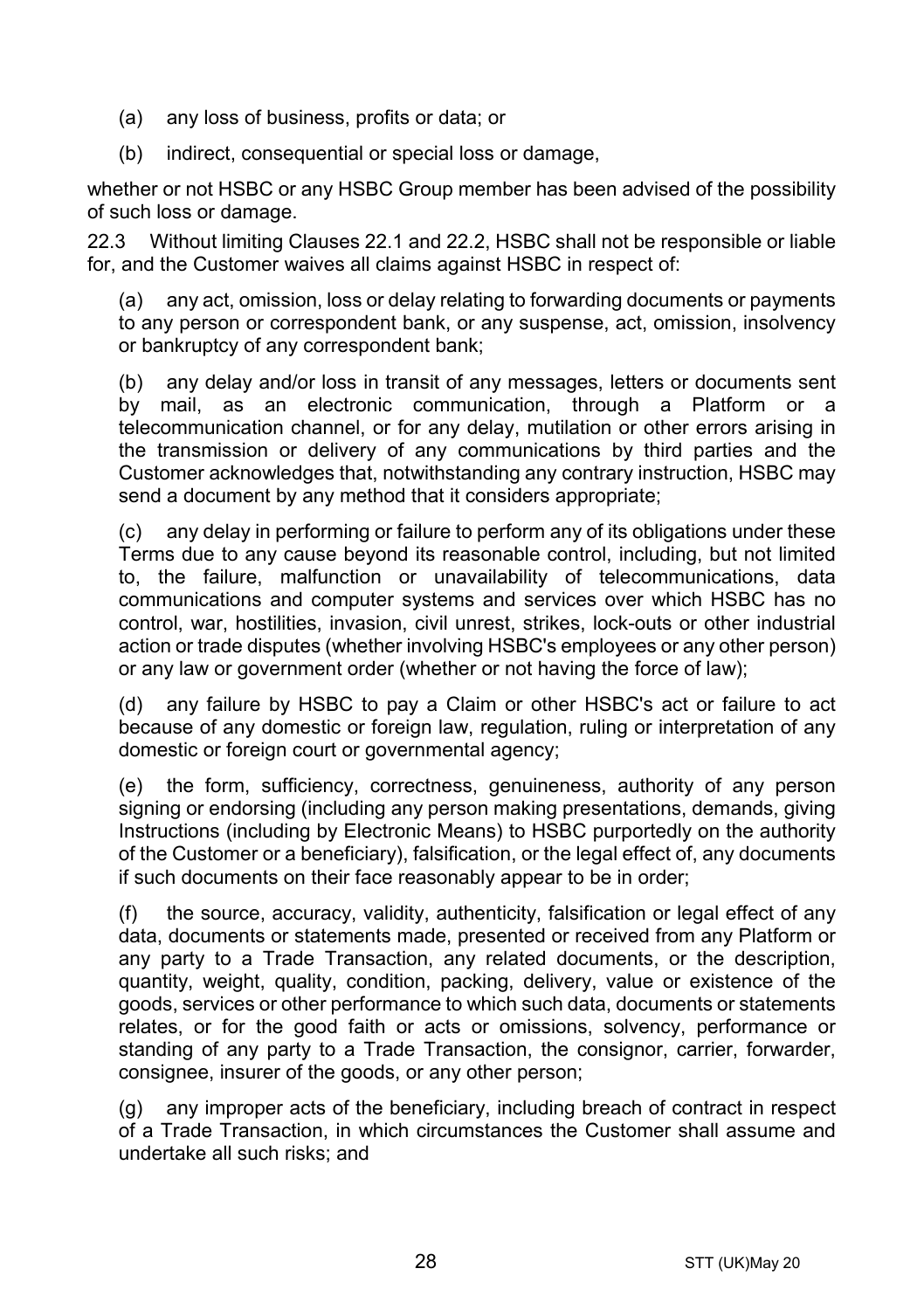(h) the Customer acting or relying on any advice received from HSBC whether or not such advice was requested by the Customer.

22.4 If HSBC uses the services of another party, correspondent bank, agent or Platform for the purposes of issuing an Instrument or Documentary Credit, making payment, handling Goods or Documents or for any other purpose to support the services contemplated by these Terms, HSBC shall do so for the Customer's account and at the Customer's risk and HSBC shall assume no liability or responsibility should any instructions which HSBC gives to any such other party not be carried out even if the choice of such other party was HSBC's. Additionally, HSBC shall not be liable for any act, failure to act, default, suspension, bankruptcy or insolvency of such other party.

22.5 Where HSBC performs a review of any Document at the request of the Customer, such review is indicative only and not final or conclusive and HSBC shall not be responsible or liable for, and the Customer waives all claims against HSBC in respect of, an omission by or failure of HSBC to identify any discrepancies during any such review.

22.6 Where HSBC agrees to advise a Documentary Credit or any Instrument which is not issued by a bank or present any Document in respect of, or otherwise handle, such Documentary Credit or Instrument, the Customer acknowledges and agrees that:

(a) such Documentary Credit or Instrument may not be an independent third party undertaking and may not quarantee payment by the issuer or applicant;

(b) the applicable ICC Rules may not address, cover or extend to such type of Documentary Credit or Instrument;

(c) HSBC may not be able to pursue the issuer for payment in the same manner as it would be able to in respect of a Documentary Credit or Instrument issued by a bank; and

(d) the Customer should seek independent legal advice,

and the Customer assumes all such risks and waives all claims against HSBC for losses, damages, costs, fees, claims, actions or demands with respect to such Documentary Credit or Instrument including any claims that HSBC failed to alert the Customer that it was advising such type of Documentary Credit or Instrument, failed to pay such Documentary Credit or Instrument in the manner of a Documentary Credit or Instrument issued by a bank, or failed to collect payment from the issuer of such Documentary Credit or Instrument.

22.7 Subject to the provisions above, where any liability of HSBC or any HSBC Group member to the Customer (or any of its affiliates) arises under these Terms or in connection with any Trade Service, such liability shall not exceed USD 1,000,000 in aggregate in any calendar year.

## <span id="page-28-0"></span>**23. DISCLOSURE, CONFIDENTIALITY AND PRIVACY**

23.1 Without limiting any other terms between the Customer and HSBC or any HSBC Group member, HSBC is authorised: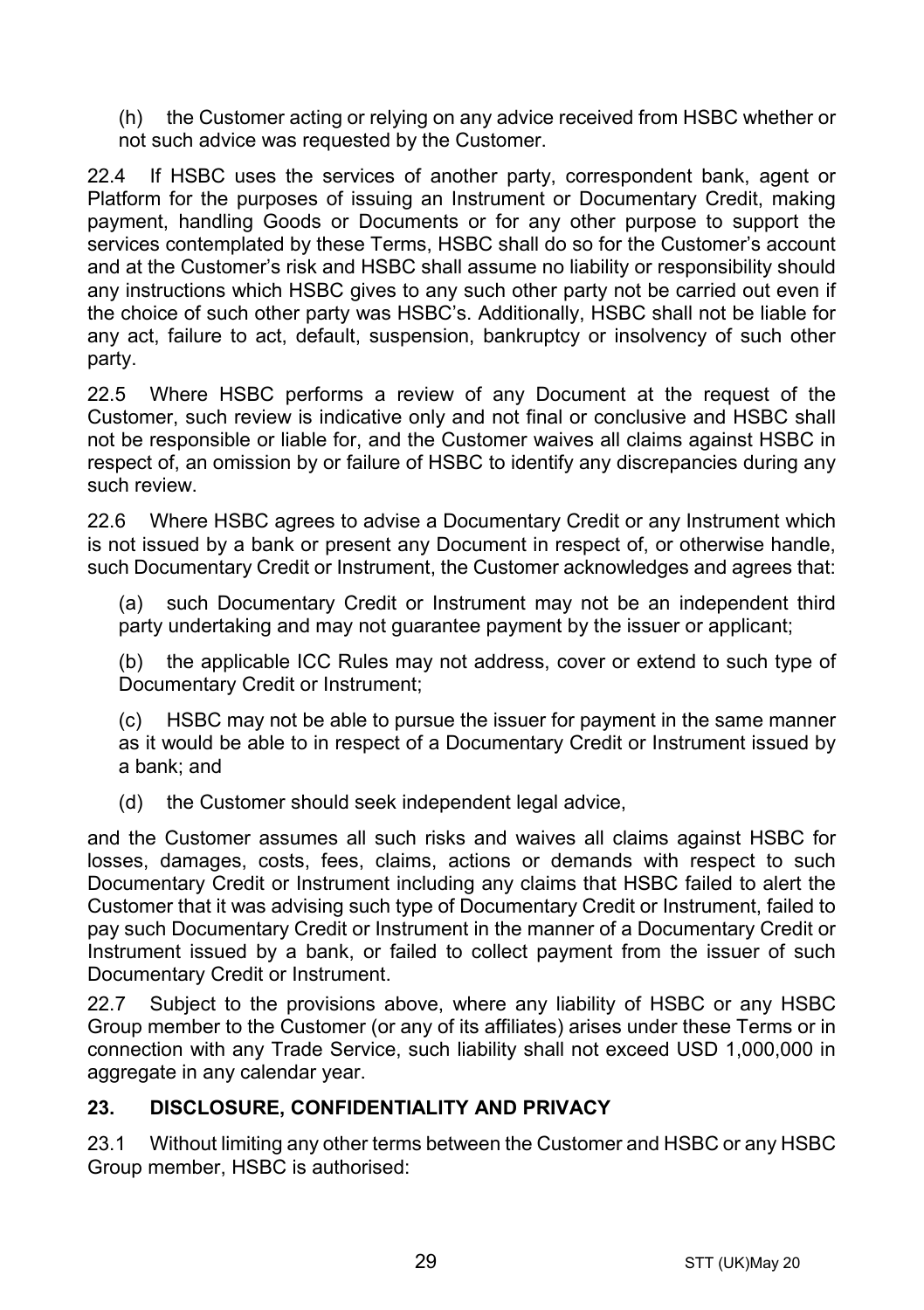<span id="page-29-0"></span>(a) to appoint any other person as its correspondent, nominee or agent in connection with these Terms and any Trade Service and HSBC may delegate any of its powers under these Terms or a Trade Service to such person;

(b) to notify any other person of its interest in any Documents, Goods or proceeds of sale; and

(c) to transfer and disclose any Customer Information to the following recipients (who may also process, transfer and disclose such Customer Information):

(i) any HSBC Group member and any of its or their officers, directors, employees, professional advisors, insurers, brokers, auditors, partners, subcontractors, correspondents, nominees, agents, delegates, service providers (including External Providers and Platforms) and associates;

(ii) any Authorities;

(iii) anyone acting on the Customer's behalf, payment recipients, beneficiaries, account nominees, intermediary, correspondent and agent banks, clearing houses, clearing or settlement systems, market counterparties, upstream withholding agents, swap or trade repositories, stock exchanges, and companies in which the Customer has an interest in securities (where such securities are held by HSBC for the Customer);

(iv) any person or entity who acquires (or may acquire) an interest in or assumes (or may assume) risk in or in connection with any Trade Service;

(v) any other financial institutions, credit reference agencies or credit bureaus, for obtaining or providing credit references; and/or

(vi) any person or entity in connection with any HSBC Group business transfer, disposal, merger or acquisition, wherever located, including in jurisdictions which do not have data protection laws that provide the same level of protection as the jurisdiction in which the Trade Service is supplied,

including where the recipient of any such appointment, notification, transfer or disclosure is located outside of the relevant Governing Jurisdiction.

23.2 HSBC will not be liable for the acts or omissions of any External Provider as to the collection, use or disclosure by that External Provider of Customer Information.

23.3 Where the Customer has given HSBC information about natural persons (such as authorised signatories), the Customer confirms that those natural persons have authorised the Customer to do so (and to receive any data protection notices on their behalf) and have consented to HSBC's collection, use, storage, processing, transfer and disclosure of their Personal Data and data for the purpose of HSBC carrying out any action contemplated by these Terms or providing a Trade Service to or for the Customer.

23.4 The Customer shall ensure that any information that the Customer asks HSBC to forward to third parties is complete, accurate and will not give rise to any claim against HSBC (including any claim in defamation, in relation to privacy, banking secrecy or data protection or for infringement of any other third party rights) and the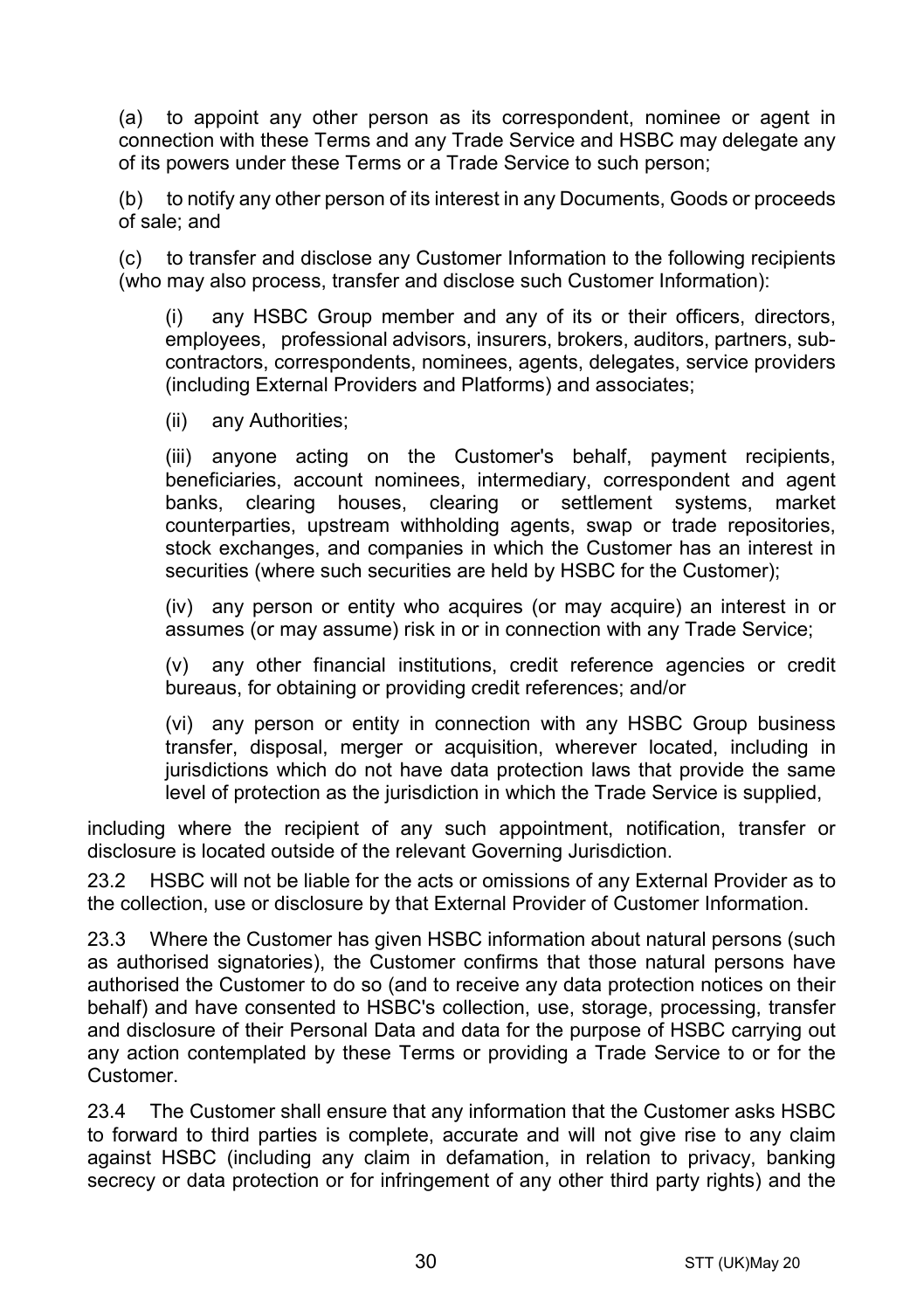Customer confirms and represents that it has obtained the requisite consent and/or waiver (where required) for HSBC to forward such information.

## **24. MISCELLANEOUS**

24.1 Other than a Trade Service which has been provided on an irrevocable or committed basis, HSBC may at any time withdraw a Trade Service or refuse to provide a Trade Service in its absolute discretion.

24.2 Any waiver, release or consent by HSBC under or in respect of these Terms or a Trade Service will only be effective if made in writing (which may be made through a Platform).

24.3 HSBC may at any time change these Terms by providing the Customer with at least 30 days' written notice and any Trade Service requested on or after the effective date in such notice shall be subject to the amended Terms.

24.4 HSBC is authorised to take such steps and to make such payments as it considers necessary, at the cost of the Customer, to remedy any default by the Customer in respect of its obligations under these Terms or any Trade Service.

24.5 Neither HSBC's failure to exercise, nor HSBC's delay in exercising, any of its rights or remedies under these Terms or in respect of a Trade Service shall operate as a waiver of any such right or remedy, nor shall any single or partial exercise of any right or remedy prevent any further or other exercise of any other right or remedy.

24.6 The Customer may not assign or transfer any of its rights or obligations under these Terms or a Trade Service. HSBC may assign, transfer or create security over any of its rights under or in respect of these Terms or a Trade Service without restriction or notice.

24.7 Without prejudice to Claus[e 20](#page-24-0) (*[INSTRUCTIONS](#page-24-0)*), any notices by the Customer in connection with these Terms or a Trade Service must be given to HSBC in writing at the address of HSBC most recently advised by HSBC to the Customer. HSBC may give notice to the Customer in person, by telephone or facsimile, by post, through a Platform or, if agreed by the Customer, through another electronic channel at the address or number most recently notified by the Customer to HSBC. A notice sent by post will be deemed to have been received 7 calendar days after posting if within the same country, or 15 calendar days after posting if cross border.

24.8 Each of the provisions of these Terms is severable and distinct from the others and, if one or more of such provisions is or becomes illegal, invalid or unenforceable, the remaining provisions shall not be affected in any way.

24.9 If the Customer includes two or more persons, the obligations and liabilities of these persons under or in respect of a Trade Service and these Terms shall be joint and several.

24.10 Nothing in these Terms shall be deemed to create any partnership, joint venture or relationship of principal and agent between HSBC and the Customer or create or give rise to any fiduciary relationship of any nature.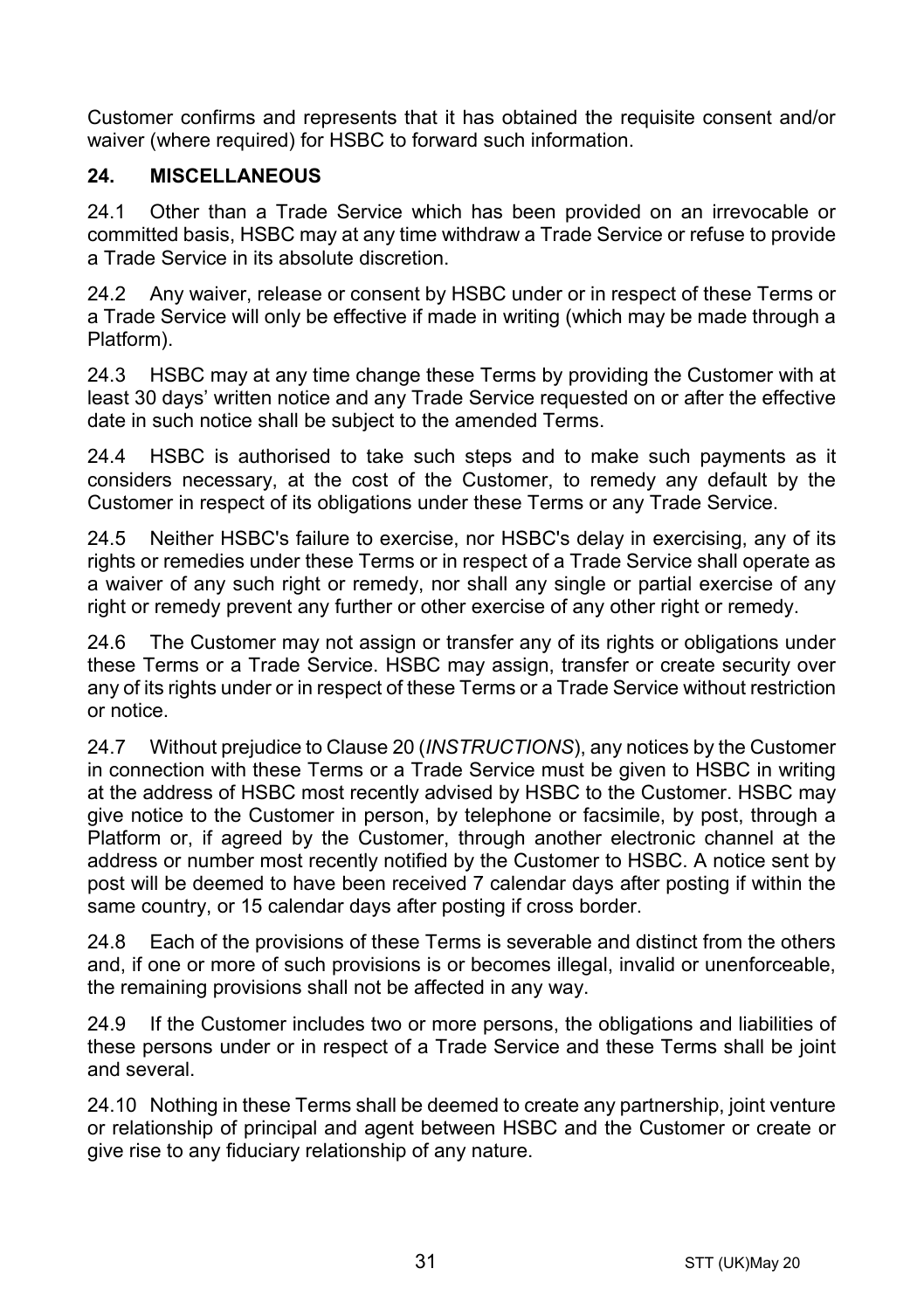24.11 To the extent permitted by the laws of the Governing Jurisdiction, the Customer irrevocably waives any right of sovereign immunity from suit, jurisdiction or adjudication (including in respect of pre-judgement interim relief and execution of any judgement) that it may have in the Governing Jurisdiction or otherwise, whether that immunity relates to itself or to any commercial or non-commercial assets (including land, bank accounts or other assets held in the name of a diplomatic mission or otherwise or belonging to the Customer's central bank or other monetary authority).

24.12 These Terms are for the benefit of the Customer, HSBC and each HSBC Group member, and are not intended to benefit any other third party or be enforceable by any other third party. Any rights of HSBC to bring to an end or change these Terms or any contract to which they form part are not subject to the consent of any other third party.

## **25. GOVERNING LAW AND JURISDICTION**

25.1 For the purposes of a Trade Service:

(a) that Trade Service and these Terms will be governed by the laws of the Governing Jurisdiction; and

(b) the courts of the Governing Jurisdiction shall have non-exclusive jurisdiction to settle any disputes that may arise out of, or in connection with, that Trade Service and these Terms, their interpretation or any non-contractual obligations arising from or connected with them.

25.2 If a process agent is specified in an Application or Facility Agreement in respect of a Trade Service, service of any legal process on the person whose name and address is specified in such Application or Facility Agreement shall constitute service on the Customer.

25.3 If no process agent has been appointed by the Customer, upon request from HSBC the Customer will, within five Business Days, appoint a process agent (with an office in the Governing Jurisdiction) for service of all legal process relating to these Terms and the relevant Trade Service on the Customer and the Customer will notify the process agent's address to HSBC. If the Customer does not do this, HSBC may appoint a process agent on the Customer's behalf and at its expense and shall, as soon as practicable, notify the Customer of such appointment.

# **SECTION 7 – DEFINITIONS AND INTERPRETATION**

## **26. DEFINITIONS AND INTERPRETATION**

26.1 In these Terms:

**Application** means an application, instruction or request by the Customer for a Trade Service (whether for itself or for another person) using an application form, or pursuant to the terms of a Facility Agreement or made using a Platform.

**Authorities** includes any judicial, administrative, public or regulatory body (including any self-regulatory body), any government, any tax authority, any securities or futures exchange, any court, any central bank or law enforcement body, or any of their agents, with jurisdiction (direct or indirect) over any part of the HSBC Group at any time.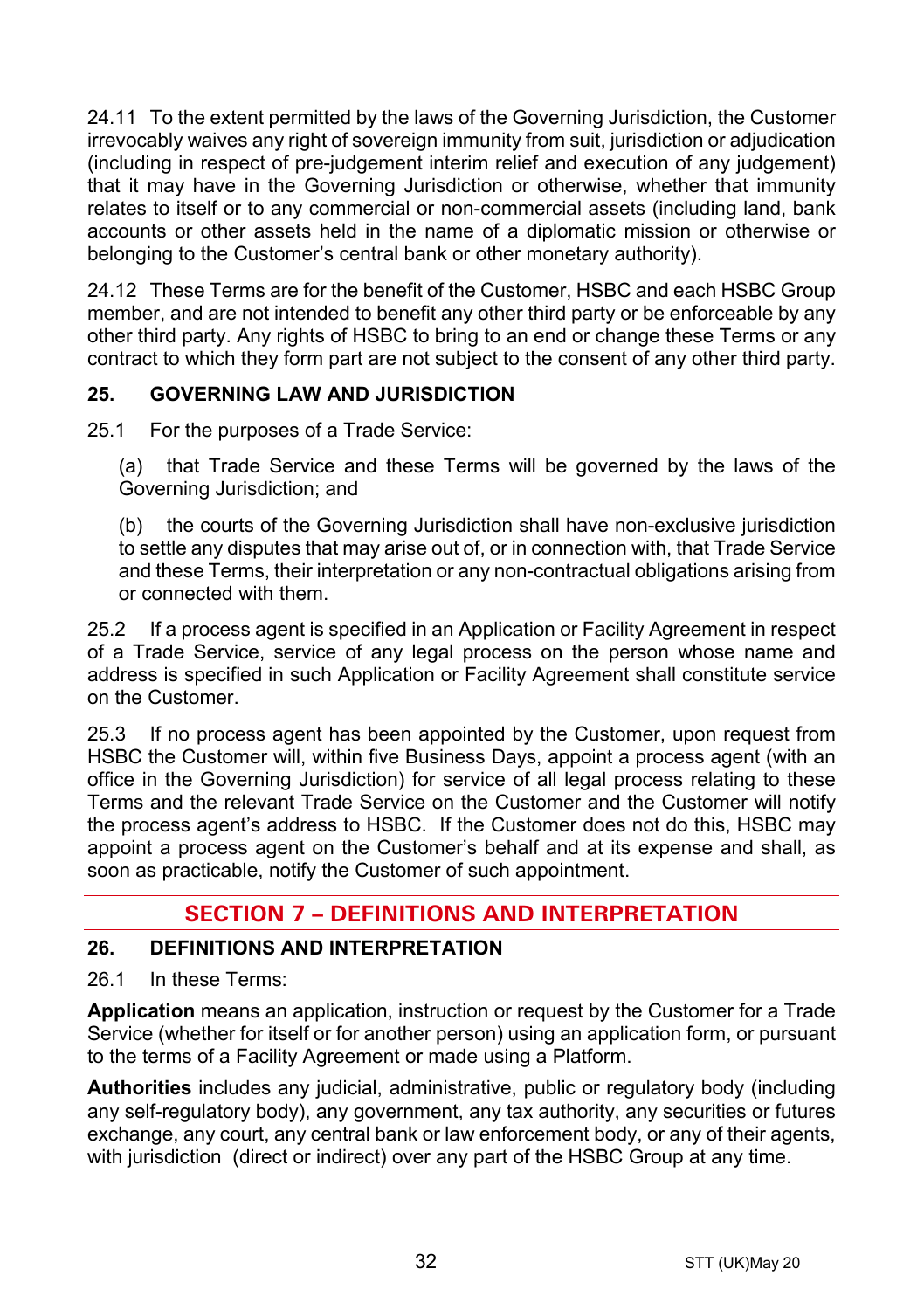**Back-to-Back Documentary Credit** has the meaning given to it in Clause [3.14](#page-5-0) (*[DOCUMENTARY CREDITS](#page-3-0)*).

**Business Day** means, in respect of a Trade Service, a day on which banks are open for general business in the Governing Jurisdiction.

**Cash Collateral** has the meaning given to it in Clause [10](#page-14-1) (*[CASH COLLATERAL](#page-14-1)*).

**Claim** means any demand, request for payment or for acceptance and payment, claim, presentation or drawing made in respect of a Trade Service by a beneficiary, the Customer or any other person.

**Collection** means a collection transaction in respect of the handling of Documents where HSBC may act as either a remitting bank, collecting bank or presenting bank.

**Compliance Action** has the meaning given to it in Clause [19](#page-22-0) (*[COMPLIANCE WITH](#page-22-0)  [LAWS AND SANCTIONS](#page-22-0)*).

**Country Conditions** means HSBC's additional terms and conditions for the country in which the HSBC entity providing the relevant Trade Service is located.

**Customer** means the person who requests the relevant Trade Service and with whom HSBC contracts with respect to the provision of that Trade Service (and, without limitation, as may be specified in the relevant Application). If HSBC provides a Trade Service to a person that is not a customer of HSBC, references in these Terms to the "Customer" shall apply to that person even though that person is not a customer of HSBC.

**Customer Information** means any Personal Data, confidential information, and/or Tax Information (including accompanying statements, waivers and consents) of either the Customer, or a person or entity whose information (including any Personal Data or Tax Information) which the Customer provides, or which is provided on the Customer's behalf, to any HSBC Group member in connection with the provision of any Trade Service.

**Customer Liabilities** means at any time:

(a) all liabilities of the Customer to HSBC or any HSBC Group member (including arising under or in connection with any Trade Service and these Terms) incurred in any currency and in any capacity and whether present or future, actual or contingent, direct or indirect, or incurred alone or jointly with any other person;

(b) interest on such liabilities (both before and after any demand or judgment) to the date on which HSBC or any such HSBC Group member receives payment, at the rates payable by the Customer or which would have been payable but for any circumstances which restricts payment;

(c) any costs and expenses incurred by HSBC or any HSBC Group member in making payment under or in respect of a Trade Service on behalf of the Customer (but without HSBC being under any obligation to do so) as a result of failure by the Customer to make such payment when due or demanded; and

(d) all costs and expenses (including legal fees on a full indemnity basis) of HSBC or any HSBC Group member in perfecting or enforcing its rights under or in respect of a Trade Service and these Terms.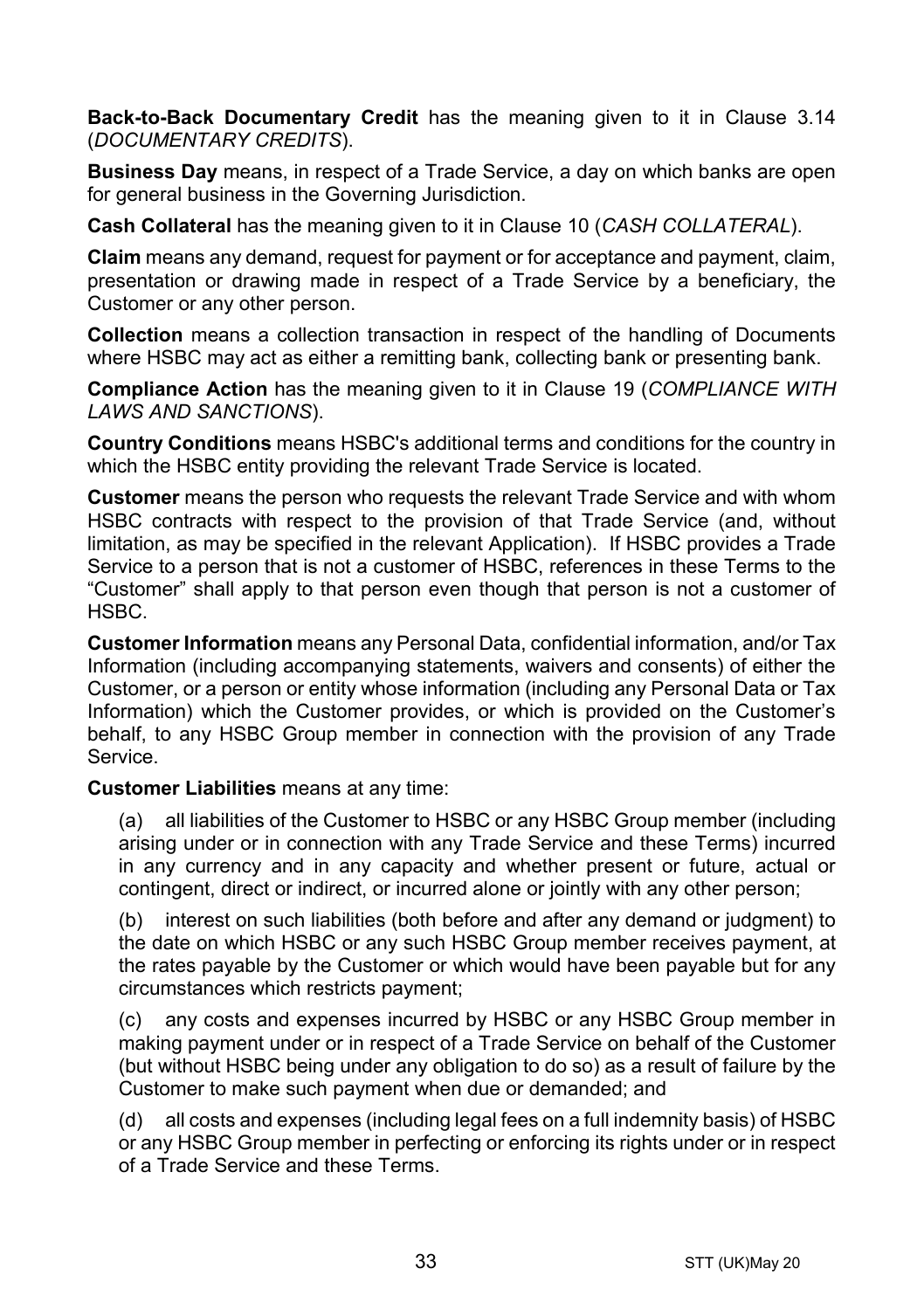**Documentary Credit** means a documentary credit or letter of credit or any commitment to issue a documentary credit or letter of credit (including any extension. renewal or amendment of the same).

**Documents** means any drafts, bills of exchange, promissory notes, cheques, documents of title, certificates, invoices, statements, transport documents, insurance policies, warehouse warrants, warehouse receipts or any other similar instruments relating to a Trade Transaction in respect of which HSBC has provided Trade Service(s) to the Customer.

**Electronic Means** has the meaning given to it in Clause [20](#page-24-0) (*[INSTRUCTIONS](#page-24-0)*).

**Exchange Rate** means HSBC's spot rate of exchange (or if HSBC does not have an available spot rate of exchange for the relevant currency, any other publicly available spot rate of exchange selected by HSBC) for the purchase of the required currency in the relevant foreign exchange market at the relevant time using the currency in which the relevant payment was paid (where any such spot rate of exchange shall be selected by HSBC acting reasonably in the circumstances).

**External Provider** means a person (other than HSBC) that makes any Platform available to HSBC and/or the Customer.

**External Terms and Conditions** means any agreement which is entered into between an External Provider and either HSBC or the Customer setting out the terms and conditions applicable to HSBC's or the Customer's use of a Platform.

**Facility Agreement** means a letter or agreement between the Customer and HSBC pursuant to which HSBC agrees to provide to the Customer a facility in respect of Trade Services.

**Finance** means discounting, negotiating, purchasing, prepaying, early paying or endorsing a Document (whether or not drawn under a Documentary Credit or Collection) or Documentary Credit and **Financed** and **Finances** shall be construed accordingly. For the avoidance of doubt, **Finance** does not include a Trade Finance Loan.

**Goods** means the goods or products which are the subject of a Trade Transaction in respect of which HSBC has provided Trade Service(s) to the Customer.

**Governing Jurisdiction** means the jurisdiction in which the relevant HSBC entity providing the Trade Service is located or such other jurisdiction agreed in writing between the Customer and HSBC or specified in the relevant Country Conditions.

**HSBC** means the HSBC Group member (or, if applicable, the branch of such HSBC Group member) providing the relevant Trade Service, and its successors and assigns and, where the context permits, includes any person appointed by HSBC under Clause [23.1\(a\)](#page-29-0) (*[DISCLOSURE, CONFIDENTIALITY AND PRIVACY](#page-28-0)*).

**HSBC Group** means HSBC Holdings plc and its subsidiaries and affiliates from time to time.

**ICC** means the International Chamber of Commerce.

**Increased Costs** means a reduction in the rate of return from a Trade Service or on HSBC's overall capital, an additional or increased cost or a reduction of any amount due and payable under these Terms or in respect of a Trade Service, which is incurred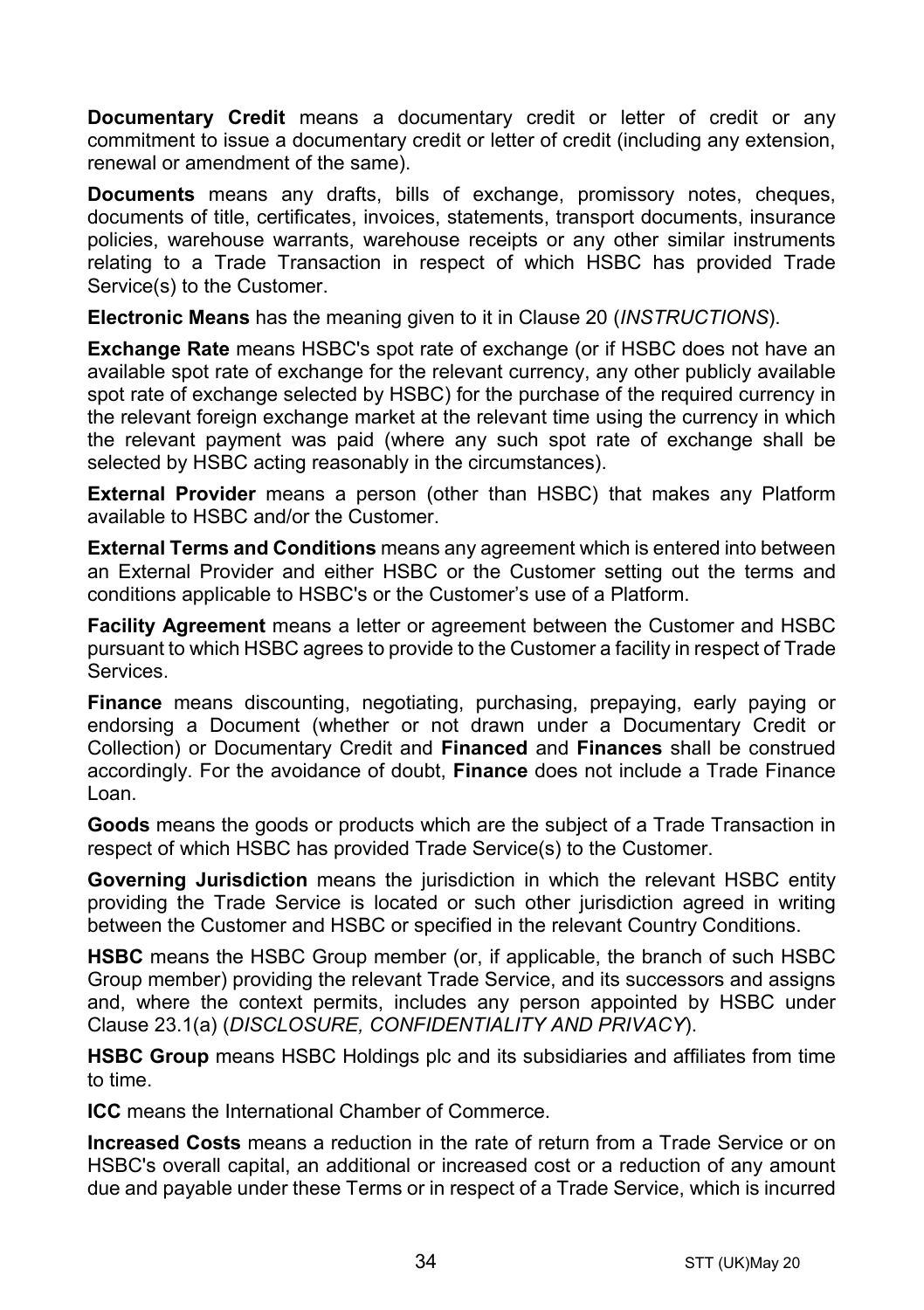or suffered by HSBC to the extent that it is attributable to HSBC performing its obligations under these Terms or a Trade Service.

**Indemnified Party** has the meaning given to it in Claus[e 9](#page-13-0) (*[REIMBURSEMENT AND](#page-13-0)  [INDEMNITY](#page-13-0)*).

**Instruction** has the meaning given to it in Clause [20](#page-24-0) (*[INSTRUCTIONS](#page-24-0)*).

**Instrument** means any SBLC, demand guarantee (including an avalisation, coacceptance or acceptance of a Document), bond, counter-guarantee, counter-SBLC, or similar independent payment obligation (including any extension, renewal or amendment of the same).

**Losses** has the meaning given to it in Clause [9](#page-13-0) (*[REIMBURSEMENT AND](#page-13-0)  [INDEMNITY](#page-13-0)*).

**Master Documentary Credit** has the meaning given to it in Clause [3.14](#page-5-0) (*[DOCUMENTARY CREDITS](#page-3-0)*).

**Personal Data** means any information relating to an individual from which such individual can be identified, including sensitive personal data, name(s), residential address(es), contact information, age, date of birth, place of birth, nationality, citizenship, personal and marital status.

**Platform** means any electronic platform (a) used by HSBC, the Customer or any other person for giving or receiving any Instruction, Claim or other communication in relation to any Trade Service, and/or (b) used by HSBC or any other person for issuing or providing any Trade Service, and shall include HSBCnet.

**Recourse Event** means in respect of a Trade Service:

(a) any misrepresentation, alleged or actual fraud, illegality or unauthorised act of the Customer and/or any other party to the Trade Transaction;

(b) any alleged or actual invalidity, non-compliance or unenforceability of the Documentary Credit, SBLC, Document(s) or Trade Transaction (as applicable); or

(c) any injunction, court order, law, regulation or Sanctions which restrict any payment (whether to or from HSBC and/or not subsequently discharged).

**SBDC** means a standby documentary credit.

**SBLC** means a standby letter of credit (which includes an SBDC).

**Sanction** has the meaning given to it in Clause [19](#page-22-0) (*[COMPLIANCE WITH LAWS AND](#page-22-0)  [SANCTIONS](#page-22-0)*).

**Security Agreement** means any document creating security or quasi-security over any of the Customer's rights and/or assets in support of any obligations which the Customer may have to any HSBC Group member from time to time.

**Tariff Book** means, if applicable in the relevant jurisdiction, HSBC's tariff book setting out HSBC's fees, commissions, interest rates and other rates for Trade Services as is available upon request by the Customer and/or can be accessed online.

**Tax** includes goods and services tax, value added tax, sales tax, stamp duty or any tax, levy, impost, deduction, charge, rate, duty, compulsory loan or withholding which is levied or imposed by a government agency, and any related interest, penalty,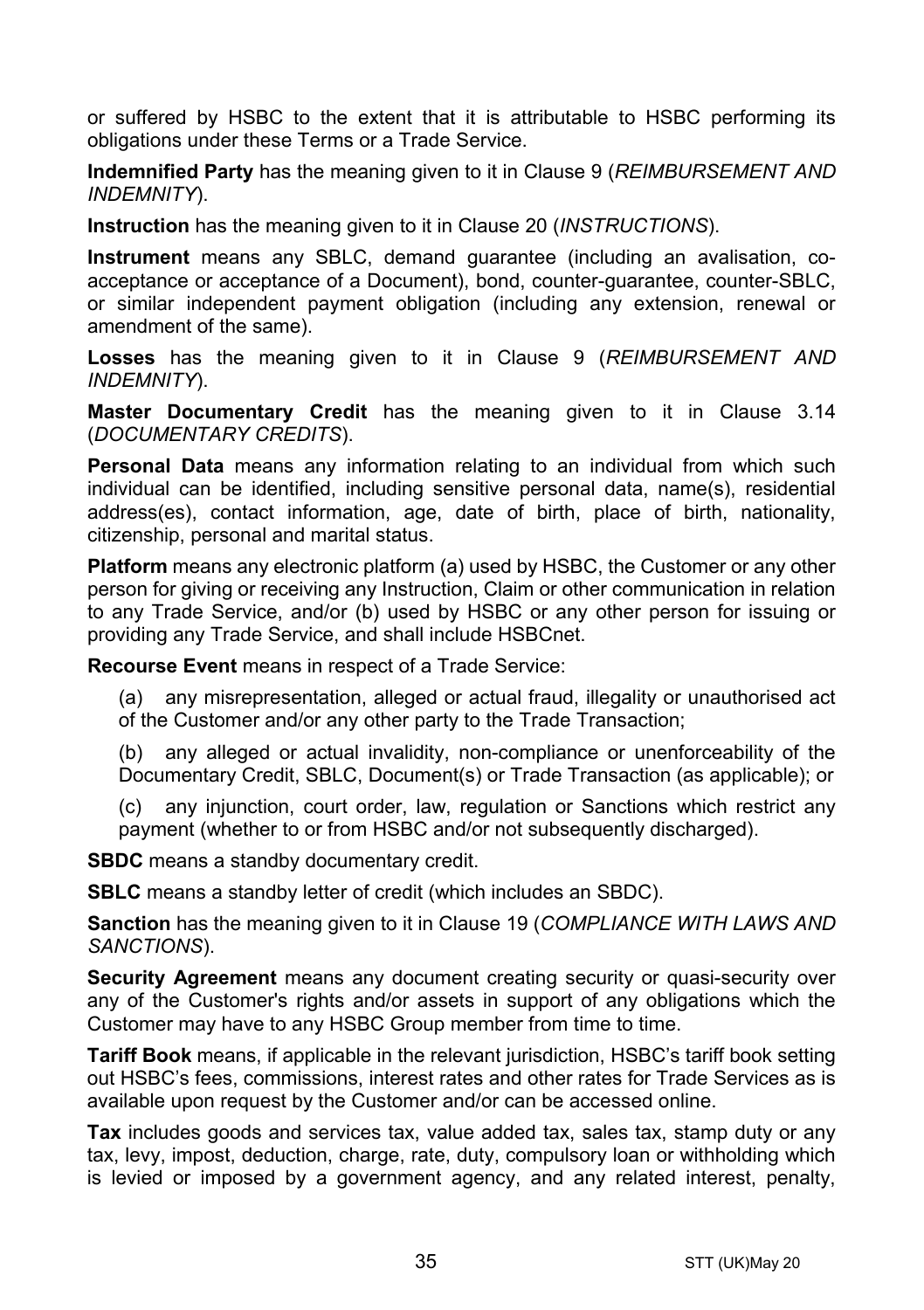charge, fee or other amount (but does not include tax on the overall net income of HSBC).

**Tax Information** means any documentation or information (and accompanying statements, waivers and consents) relating, directly or indirectly, to the Customer's tax status and the tax status of any owner, "controlling person", "substantial owner" or beneficial owner of the Customer.

**Trade Finance Loan** means a loan, advance, credit or other financial accommodation provided by HSBC to the Customer in respect of a Trade Transaction.

#### **Trade Service** includes:

(a) the issue of a Documentary Credit and instructing any advising bank, nominated bank or confirming bank in relation to such Documentary Credit;

(b) acting as the advising bank, nominated bank or confirming bank (on a disclosed or undisclosed basis) in relation to a Documentary Credit;

(c) the issue of an Instrument and/or instructing any correspondent bank in relation to, and issuing an counter-guarantee, counter-SBLC or indemnity in respect of, an Instrument;

(d) acting as the advising bank, confirming bank or correspondent bank in relation to an Instrument;

- (e) the handling of a Documentary Credit, Instrument or Document;
- (f) Collections;
- (g) the provision of any Finance;
- (h) the provision of a Trade Finance Loan;

(i) the issue of a letter of indemnity or shipping guarantee and/or the signing, endorsement or release of any Transport Document;

- (j) the release of Documents;
- (k) any other service or product relating to a Trade Transaction provided,

by HSBC to, at the request of, or in respect of the Customer.

**Trade Transaction** means a transaction involving the sale or purchase by the Customer of goods or services from/to a third party, and includes any contract(s) on which such transaction may be based.

**Transport Documents** has the meaning given to it in Clause [8](#page-12-0) (*[APPLICATIONS FOR](#page-12-0)  [RELEASE OF GOODS, SHIPPING GUARANTEES AND](#page-12-0) LETTERS OF INDEMNITY*).

**USD** means the lawful currency of the United States of America.

26.2 Unless contrary indication appears, any reference in these Terms to:

an **Application** or **Trade Service** (and any reference in an Application to a **Trade Service**) includes (where applicable) the contract created between the Customer and HSBC by HSBC accepting that Application by providing or undertaking that Trade Service;

(a) the **Customer**, **HSBC** or any other person shall be construed so as to include its successors in title, permitted assigns and permitted transferees to, or